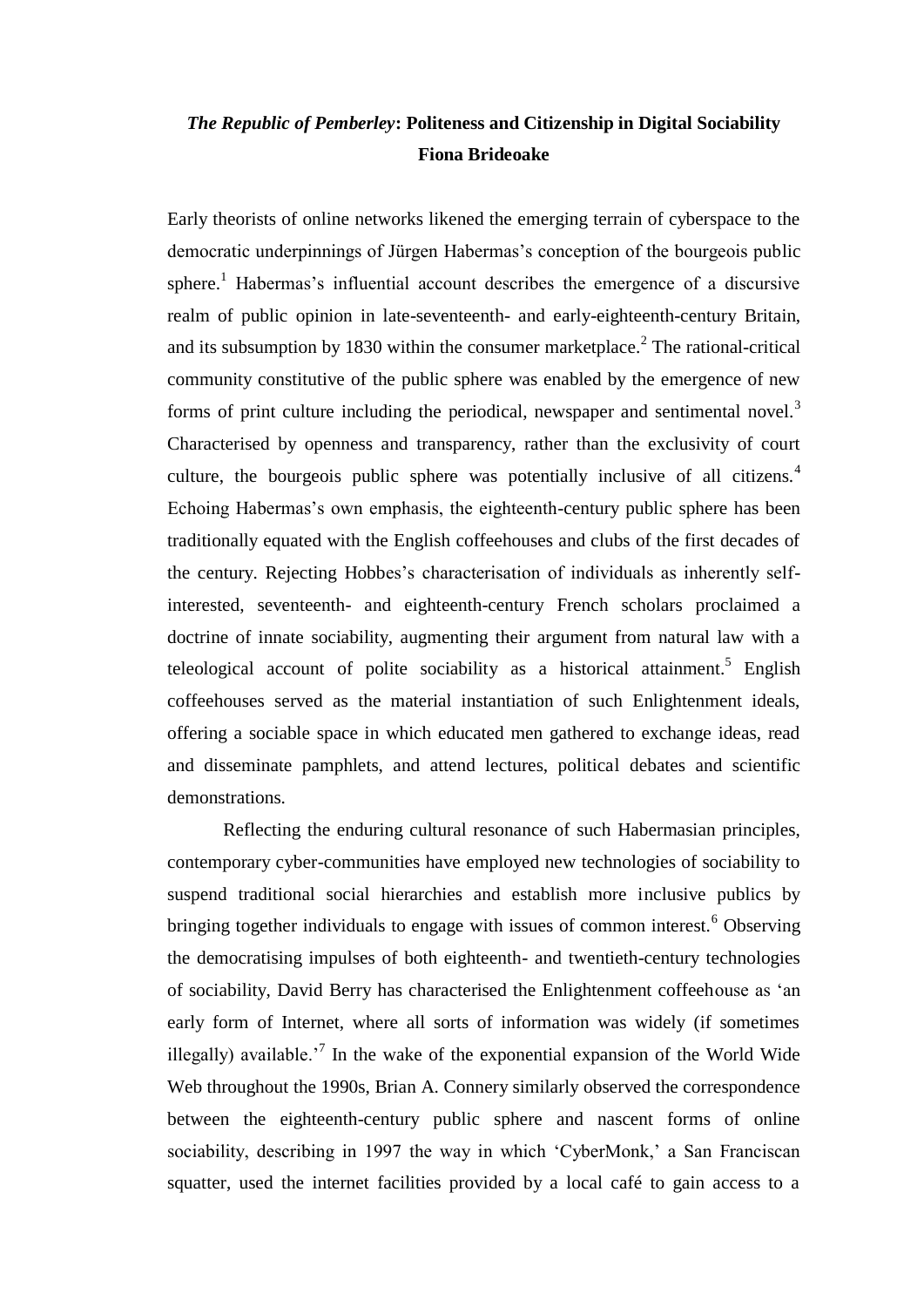virtual living room, telephone and mailbox – the spaces of public accessibility and private retreat that act as conditions of contemporary social belonging. CyberMonk thus emulated the men of limited means who employed eighteenth-century coffeehouses as stages upon which to cut a 'good figure,' establishing themselves in sociable spaces that belied their often humble domestic situations.<sup>8</sup> Members of online communities do not share the spatial and corporeal proximity enabled by the eighteenth-century coffeehouse, within which individuals" enactment of citizenship was performatively instantiated and embodied. Like their Enlightenment counterparts, however, the group identities of online communities are constituted by a common engagement with and production of a range of circulating texts, through which discursive communities are instantiated.

Writing in 1997, Mark Poster emphasised the egalitarian possibilities of multi-user online domains, their online environments purged of the diacritical markers of the embodied world:

Even in cyberspace, asymmetries emerge which could be termed "political inequalities." Yet the salient characteristic of Internet community is the diminution of prevailing hierarchies of race, class and especially gender. What appears in the embodied world as irreducible hierarchy plays a lesser role in the cyberspace of MOOs [a form of multi-user domain]. And, as a result, the relation of cyberspace to material human geographies is decidedly one of rupture and challenge.<sup>9</sup>

Poster"s account of the diminution of social hierarchies in cyberspace recalls the rhetoric of the suspension of class stratification within the eighteenth-century public sphere. This association is further evoked by the online Jane Austen community, *The Republic of Pemberley*, which elaborates its extravagant appreciation of Austen"s works within the Habermasian rhetoric of eighteenth-century Bluestocking feminism.<sup>10</sup> In its avowal of the primacy of female hospitality and textual output, *The Republic of Pemberley* recalls the feminisation of the eighteenth-century public sphere through the 'efflorescence in women's writing and cultural production' that characterised the 1760s and 1770s.<sup>11</sup> Affirming its female governance as a sign of distinction, *The Republic of Pemberley* further echoes the celebration throughout the 1770s of Bluestocking scholarship and sociability as signs of British national preeminence.<sup>12</sup> *The Republic* is explicitly modelled on the protocols of late-eighteenthand early-nineteenth-century sociability, delimiting the range of acceptably spirited

#### **Fiona Brideoake,** *The Republic of Pemberley***: Politeness and Citizenship in Digital Sociability**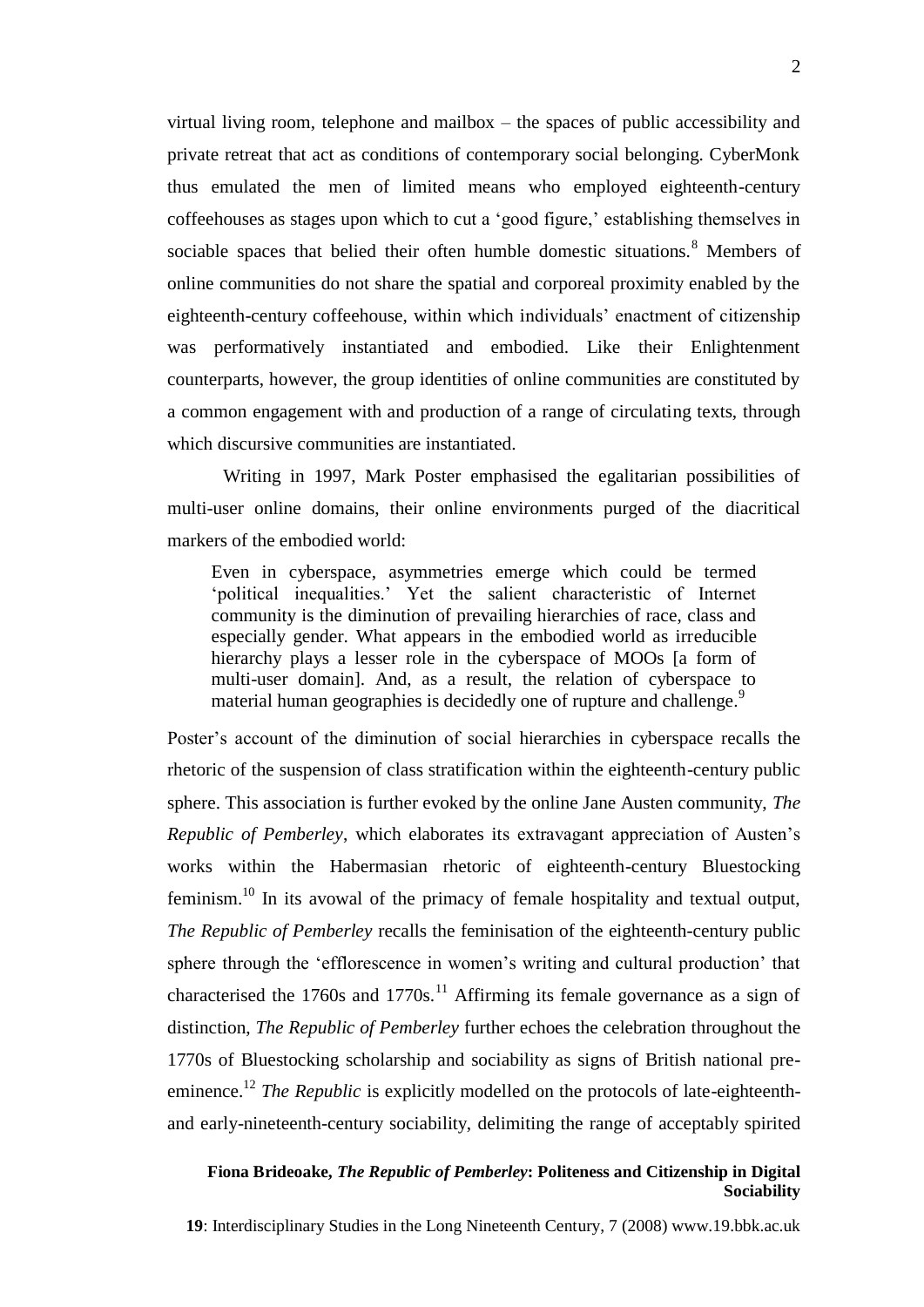online exchanges as falling between the teasing vivacity of Elizabeth Bennet and the social transgressions of Emma Woodhouse at Box Hill.<sup>13</sup> *The Republic of Pemberley* and the eighteenth-century public sphere are moreover linked by an analogous tension between their universalising ideals and their actual social instantiation, each employing rigorous social regulation to quell the embodied and affective energies constitutive of their alterative polities. The ensuing discussion reveals the extent to which the theoretically democratic spaces of the eighteenth-century Bluestocking salon were constituted by strict notions of class and sexual propriety, with such dictates working to mask the extent to which Bluestocking sociability and scholarship transgressed the gendered and sexual norms of late-eighteenth-century Britain. It further elucidates the shifting landscape of Austen's contemporary cultural figuration, suggesting that the democratising energies of *Pemberley*"s popular origins and online environment are limited by the critical figuration of Austen"s works as heteronormative social comedies, thereby denying the embodied and affective energies that animate both Austen"s texts and their popular critical reception.

I

Historians have long questioned the putative inclusivity of the eighteenth-century public sphere, observing the extent to which the gendered division of the public and private realms excluded women from participating in periodical print culture and coffeehouse sociability.<sup>14</sup> Joan B. Landes notes that the distinction separating the public sphere from the market and family deemed a broad range of topics associated with female discourse as 'private' and thus ineligible for discussion within the rational-critical sphere.<sup>15</sup> In Landes's influential formulation, the eighteenth-century public sphere was therefore 'essentially, not just contingently, masculinist.<sup>16</sup> As Deborah Heller has argued, however, the Bluestocking salons convened between 1750 and 1780 demonstrate the central role of select women within the field of "intellectual sociability" more traditionally gendered as masculine. The term "Bluestocking" describes the female-centred social and intellectual circles that formed in Britain around genteel hostesses including Elizabeth Vesey, Frances

#### **Fiona Brideoake,** *The Republic of Pemberley***: Politeness and Citizenship in Digital Sociability**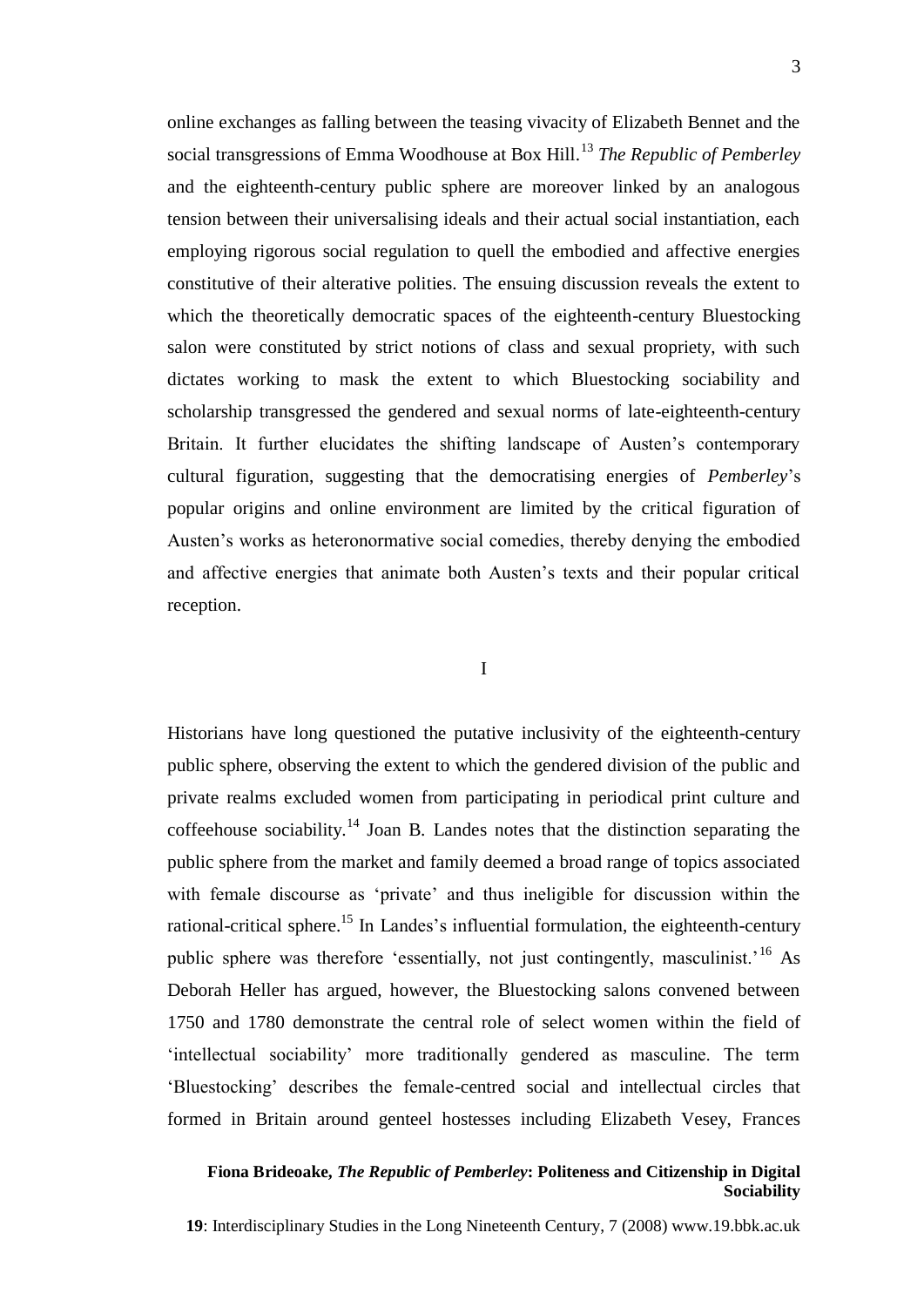Boscawen and Elizabeth Montagu, the 'Queen of the Blues.'<sup>17</sup> English Bluestocking networks drew upon the ideals instantiated within the salons of the French Enlightenment, hosted in the first decades of the eighteenth century by Parisian *salonnières* such as Claudine-Alexandrine Guèrin de Tencin and Marie-Thérèse Geoffrin.<sup>18</sup> Having established a spa friendship at Tunbridge Wells in the 1750s, Vesey and Montagu convened summertime salons structured around rational conversation, before presiding over winter gatherings in their respective London residences of Hill Street and Bolton Row.<sup>19</sup> Bluestocking salons were also established in Dublin and Bath, in which distinguished guests – including classical scholar and translator Elizabeth Carter, essayist and correspondent Catherine Talbot, politician and author Lord Lyttelton, evangelical author Hannah More, Frances Boscawen, Horace Walpole, and David Garrick – joined select professionals to engage in the civilising influences of intellectual discourse, polite sociability, patronage and philanthropy.<sup>20</sup> Montagu's sister Sarah Scott, also participated in the provincial Bluestocking networks of Bath and Batheaston, joining her close friend Lady Barbara Montagu, Elizabeth Cutts, and her brother's illegitimate daughter, Miss M. Arnold, in educating the children of the local poor as did the retired gentry women described in her 1762 novel, *A Description of Millenium Hall*.<sup>21</sup> In response to the excesses of contemporary fashion, Bluestocking gatherings set aside the modish pastimes of gambling, card-playing and courtly wit, instead emphasising elegant conversation and reciprocal intellectual exchange on topics of cultural substance.<sup>22</sup> Montagu's 1765 account of the 'bluestocking doctrine' of 'rational conversation" recalled the language and sentiments of Milton"s concept of "rational delight,<sup> $23$ </sup> in which relations between the sexes are secured by the reciprocal exchange manifest in 'meet and happy conversation.<sup>24</sup> English Bluestockings echoed the French *salonnières* in emphasising the complementarity of the sexes, the civilising role of hostesses such as Montagu and Vesey recalling the figuration of female sociability as a transformative cultural force. In her 1786 poem, *The Bas Bleu: Or Conversation*, evangelical Bluestocking Hannah More thus described such salons as civilised gatherings in which men were "not bound by pedant rules / Nor Ladies *Precieuses ridicules*.' More's poem celebrated in particular the fusion of reason and virtue within Bluestocking sociability, declaring "CONVERSATION,

# **Fiona Brideoake,** *The Republic of Pemberley***: Politeness and Citizenship in Digital Sociability**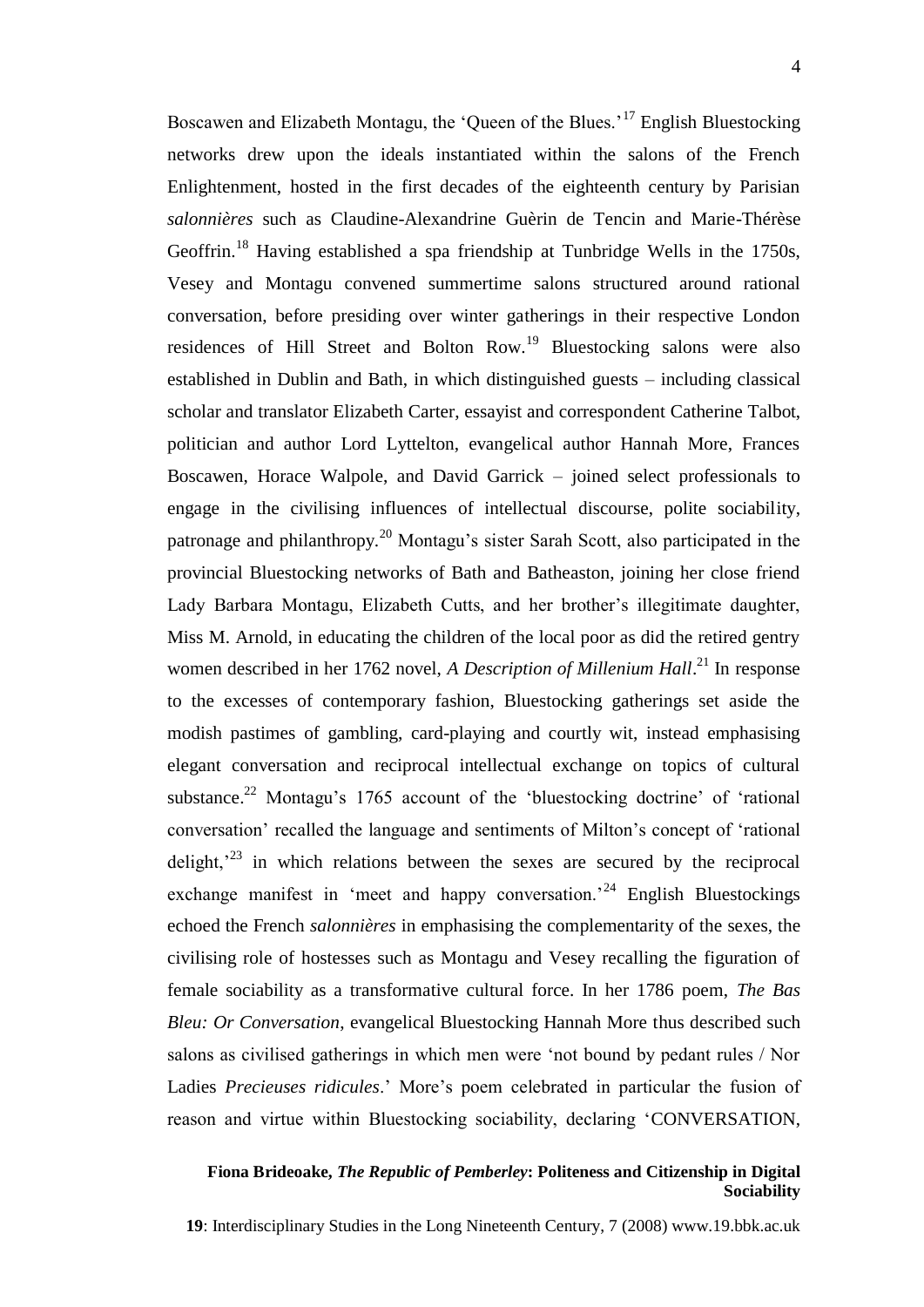wisdom's friend, as the object, and the end / Of moral truth, man's proper science, with sense and learning in alliance.<sup> $25$ </sup> Like their Gallic precursors, English Bluestocking salons were exclusive affairs, their invitees drawn from the ranks of the gentry, professional and upper middle-classes. The theoretically universal claims of human reason nonetheless led hostesses to select guests according to their ability to participate in lively and rational debate, rather than their rank or wealth, establishing discursive reason as the basis of a limited form of meritocracy.<sup>26</sup>

The putative inclusivity of the Habermasian public sphere is reflected in the etymology of the term "Bluestocking". First employed in the seventeenth century to describe the sober dress of the members of Cromwell's Little Parliament,<sup>27</sup> its eighteenth-century usage was held to derive from Vesey"s 1756 assurance that naturalist Benjamin Stillingfleet was welcome at her salon in inexpensive blue worsted stockings, rather than the white silk customary for evening wear.  $^{28}$ Bluestocking networks were thereby distinguished from the court system and its associated patronage networks, advocating informality and a limited form of meritocracy through which upper- and middle-class professionals could advance socially and materially.<sup>29</sup> Bluestockings such as Montagu nonetheless distanced themselves from both the supposed ""superstition," fecklessness, and improvidence" of the labouring classes and the consumer culture of the emerging middling ranks, reasserting their discursively-marked class identity as fashionable consumption threatened to obfuscate social distinctions.<sup>30</sup> The emergence of Bluestocking feminism thus reflected the convergence of class and gender interests as women of the gentry and upper middle classes participated in the challenge to inherited privilege by an emerging meritocracy. Bluestocking hostesses were further identified as guardians of social welfare, their philanthropic activities softening the impact of gentry capitalism on the working classes while simultaneously asserting the class disparities that distinguished genteel benefactresses such as Montagu and More from the objects of their largesse. $31$ 

The class-constrained limits of Montagu"s philanthropy are revealed by her unhappy history of literary patronage. Following the death of her husband in 1775, Elizabeth Montagu inherited his fortune and actively managed the estate"s northern collieries and associated business interests. In 1785, Montagu joined with Hannah

#### **Fiona Brideoake,** *The Republic of Pemberley***: Politeness and Citizenship in Digital Sociability**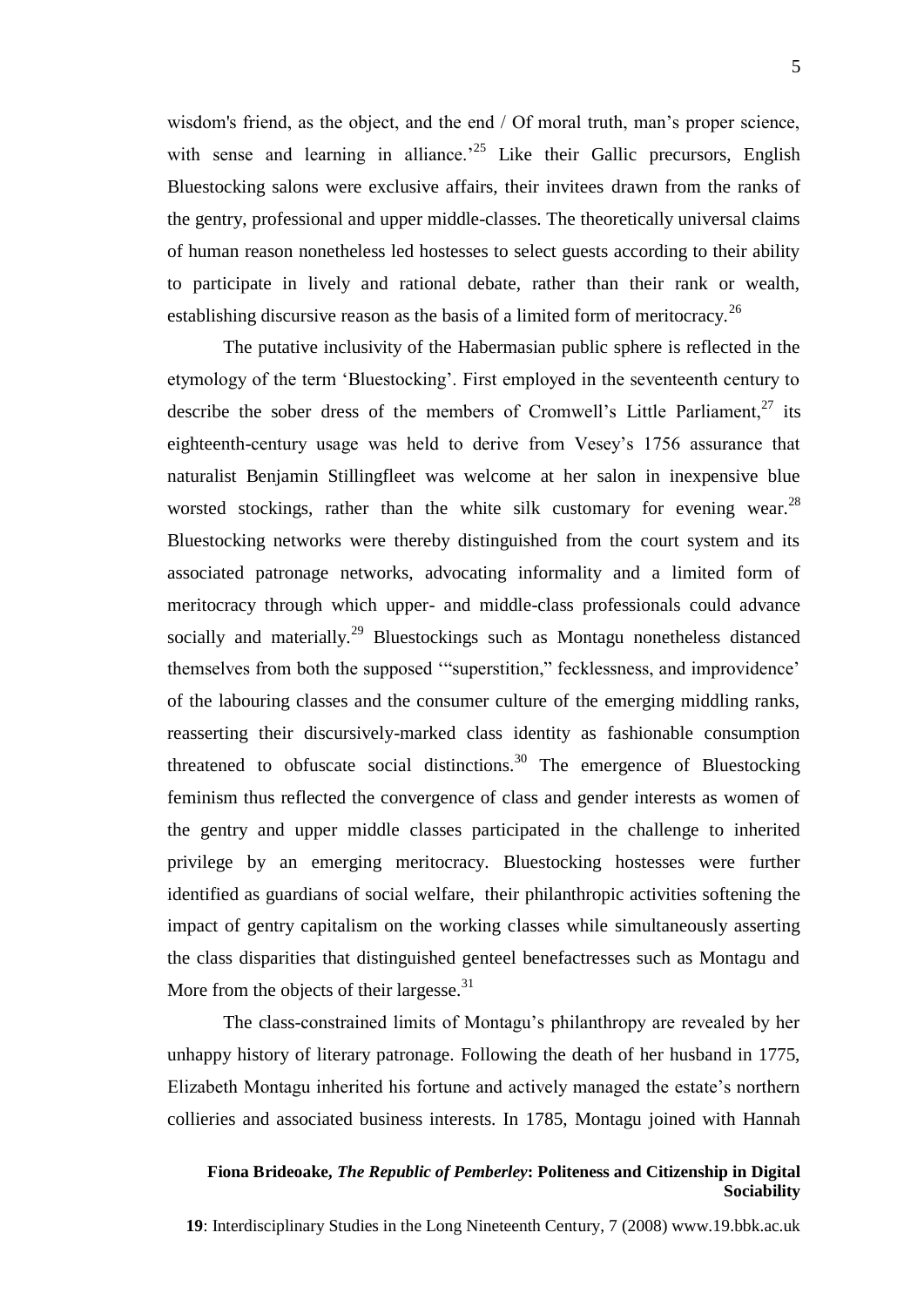More in promoting "the Bristol Milkwoman," Ann Yearsley, whose acclaimed *Poems, on Several Occasions* generated £600 through its 1785 subscription publication. More declared of Yearsley"s verse in a letter to Montagu, "the poem appears to me to have the tone of good Company, and a gentility that is wonderful in a milker of Cows, and a feeder of Hogs'.<sup>32</sup> The tension between More's charitable works and insistence on the maintenance of social hierarchy – revealed by her description of a Cheddar Poor Women"s Club, in which "we give them all a little tract and carry them to Church<sup>33</sup> – nonetheless led her to declare of Yearsley's rising fame, 'I am utterly against taking her out of her station.<sup>34</sup> Investing Yearsley's royalties lest she or her husband squander them, the poet's patrons were horrified when she requested control of her income. Montagu declared in a letter to More:

The degree of indignation I felt on reading the extract from the Milk Womans [*sic*] letter I could not express if I would, nor would if I could; for wrath is an ugly, fierce, hard favoured thing, & had better hide its face than expose it. I will confess that for some minutes it curdled the milk of human kindness in my heart.<sup>35</sup>

Montagu describes her anger towards Yearsley as unspeakable and unbecoming, its obdurate ferocity transmuting the virtuous products of both Montagu"s sympathy and Yearsley"s rustic labour. As Montagu continues, describing the writer More had recently labelled a genius: "An honest good woman, who makes the very worst skim milk cheese, is a more respectable Creature than ye vain, proud, ungratefull Lactilla, who makes pretty verses.<sup>36</sup> More endorsed Montagu's opinion, writing to Eva Garrick, the wife of More's own literary patron, in November 1785:

I told [Montagu] six Weeks ago, we should be immediately delivered from all connexion with that wretched Milkwoman, and yet with all my zeal and industry, I have not been able to accomplish it, to my regret, for after all the trouble I have had, I wou"d not get rid of her but in an honourable and conscientious manner, which I now hope to do. $37$ 

More's 'honour' led her to reluctantly wind up the trust opened in Yearsley name and allow the poet to access her profits. While two further editions of Yearsley"s collection were published under More"s auspices, a third volume was released by a rival press in 1786, including an "Autobiographical narrative" rejecting More and Montagu's account of their dispute.<sup>38</sup> Class differences similarly soured Montagu's

#### **Fiona Brideoake,** *The Republic of Pemberley***: Politeness and Citizenship in Digital Sociability**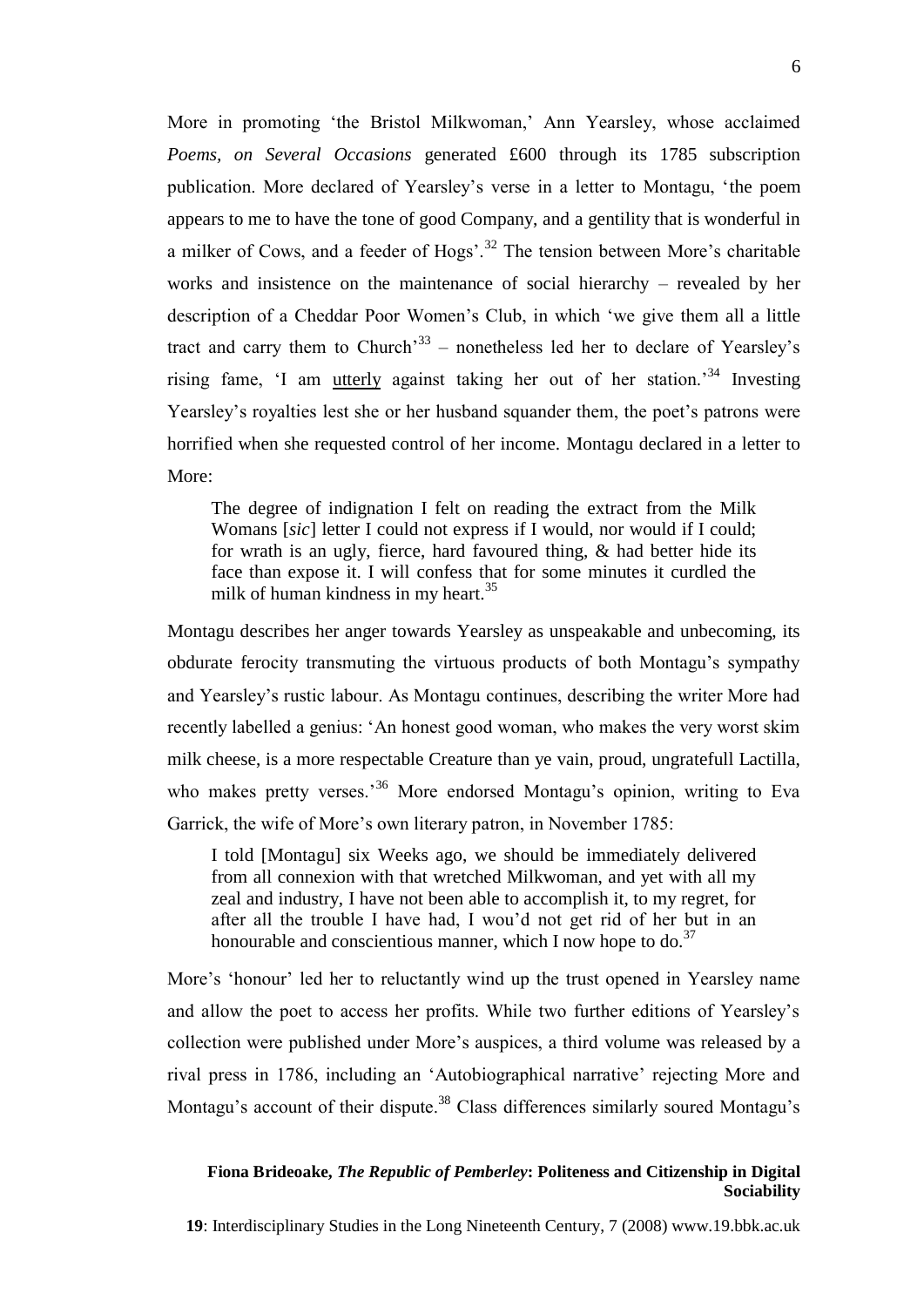patronage of James Woodhouse, 'the shoemaker poet' (1735-1820), who produced little poetry while serving as Montagu"s house steward for nearly twenty years, 'growing grey in servitude, and poorer under patronage.<sup>39</sup> Charles Pigott's 1794 anti-Whig satire *The Female Jockey Club* accordingly described the Bluestockings as seeking to establish 'an Aristocracy in the republic of letters,' satirising their fusion of literary and class identity in observing, "Vanity, or rather a consciousness of the *just* deference due to their *rank* and *fortune*, encouraged them to hope that they should soon be able to pluck from plebeian brows the laurels and the bays.<sup> $40$ </sup> Singling Montagu out for particular censure, Pigott criticised the paltry and notably public nature of her philanthropic activities, declaring, "Let us hear no more then, of Mrs. Montagues"s [*sic*] public chimney sweeper *festival*" – an event held each May Day in the forecourt of her London residence  $-$  'a subtraction of five pounds, from an income of 8000*l*. a year.<sup>41</sup> The meritorious and philanthropic bases of Bluestocking ideology were thus figured as self-aggrandising displays, with Montagu's spectacular provision of a day's plenty only causing 'famine [to] be more cruelly felt the next.<sup> $42$ </sup>

Bluestockings such as Montagu, Carter and historian Catharine Macaulay rose to public prominence in the 1760s and 1770s within the context of the outpouring of female literary and cultural production that Paul Langford has described as "a full blown revolution for women."<sup>43</sup> In June 1776, the *Westminster Magazine* published an article entitled "Observations on Female Literature in General, including some Particulars Relating to Mrs. Montagu and Mrs. Barbauld", opening with a poetic comparison between the enslavement of women in eastern seraglios and the intellectual and artistic liberty of 'British Nymphs.'<sup>44</sup> As Harriet Guest has argued, the celebration of learned ladies in this period constituted an important element of a feminised discourse of polite nationalism. Montagu observed that 'female worthies'<sup>45</sup> were lauded as signs of British progress and superiority, writing to Carter in 1777, "Unless we could be all put into a popular ballad, set to a favourite old English tune, I do not see how we could become more universally celebrated."<sup>46</sup> The 1770s also witnessed the rise of a second generation of Bluestockings including Montagu"s protégés Hannah More and Fanny Burney, as well as Hester Chapone, Anna Seward and Anna Laetitia Barbauld. The first

#### **Fiona Brideoake,** *The Republic of Pemberley***: Politeness and Citizenship in Digital Sociability**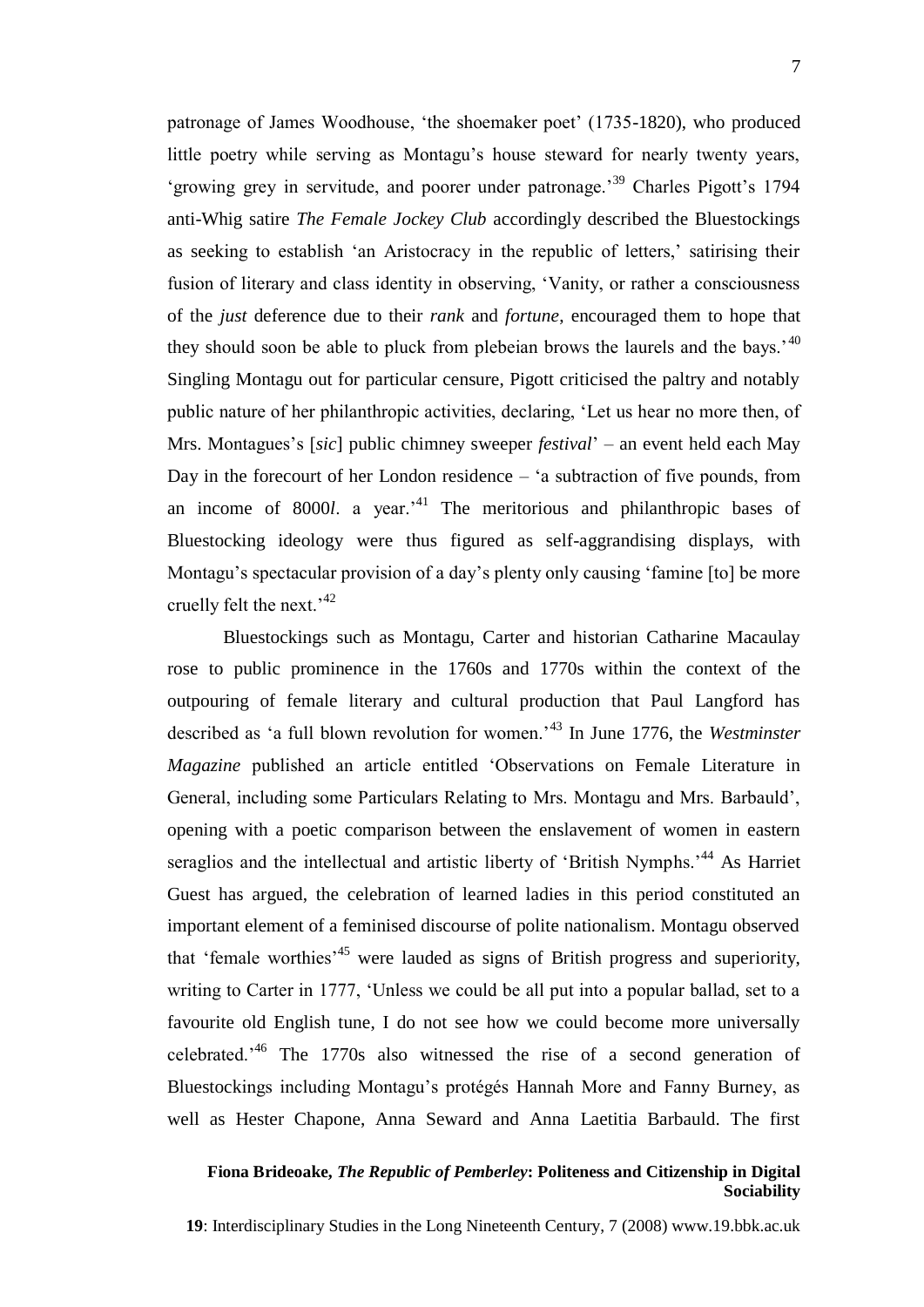generation Bluestockings maintained strict notions of feminine sexual behaviour, their stringent advocacy of social and sexual continence reflecting the extent to which their participation in the literary public sphere rendered them potential targets of gendered social opprobrium.<sup>47</sup> They were accordingly unforgiving in their judgment of the widowed Hester Thrale's 1784 marriage to Gabriel Piozzi, an Italian Catholic who had formerly served as music master to Thrale"s daughter, Queeney. As Montagu wrote to Vesey in July 1784:

Mrs Thrale's marriage has taken such horrible possession of my mind I cannot advert to any other subject. I am sorry and feel the worst kind of sorrow that which is blended with shame. Sorrow lies in state on the tomb of the Dead, in the region of melancholy, it preserves a certain dignity & fears not to meet ye eye which casts a look of pity on it, but when one laments or weeps over the disgrace of a Friend better are ye sensations & as ye causes of ones grief is an object of contempt and scorn one cannot disturb then the heart by communicating its sufferings but shuts it up with all its poisonous and baleful qualities. $48$ 

Montagu ascribes to Thrale a dishonourable lack of sexual continence, distinguishing between the dignified and properly public solemnity elicited by the fall of an equal and the contaminating and privatised shame of witnessing that of "an object of contempt and scorn." Describing herself as fixated upon Thrale"s situation, she employs the rhetorical trope of paralepsis to convey her "uncommunicable" suffering, setting in circulation the malignant associations she traces to her ostensibly unspoken pain. Declaring Thrale to have previously been an exemplary wife and mother, Montagu suggests that insanity serves as the only possible excuse for her subsequent behaviour: "I w[oul]d give much to make every one think of her as mad, the best & wisest can be liable to lunacy. If she is not considered in that light she must throw a disgrace on her Sex.<sup> $49$ </sup>

Montagu's denunciation of Thrale suggests that the Bluestockings' participation in the eighteenth-century rational-critical community was rendered possible by their stringent public maintenance of the proper boundaries of social and sexual propriety, such adherences authorising the Blue"s activities even as they compromised the universalising claims of the Habermasian public sphere. Such image management was further necessitated, Susan S. Lanser suggests, by the affectively intense relationships shared by Bluestockings including Montagu and Carter, and Sarah Scott and Lady Barbara Montagu.<sup>50</sup> In a letter of 1759, Montagu

## **Fiona Brideoake,** *The Republic of Pemberley***: Politeness and Citizenship in Digital Sociability**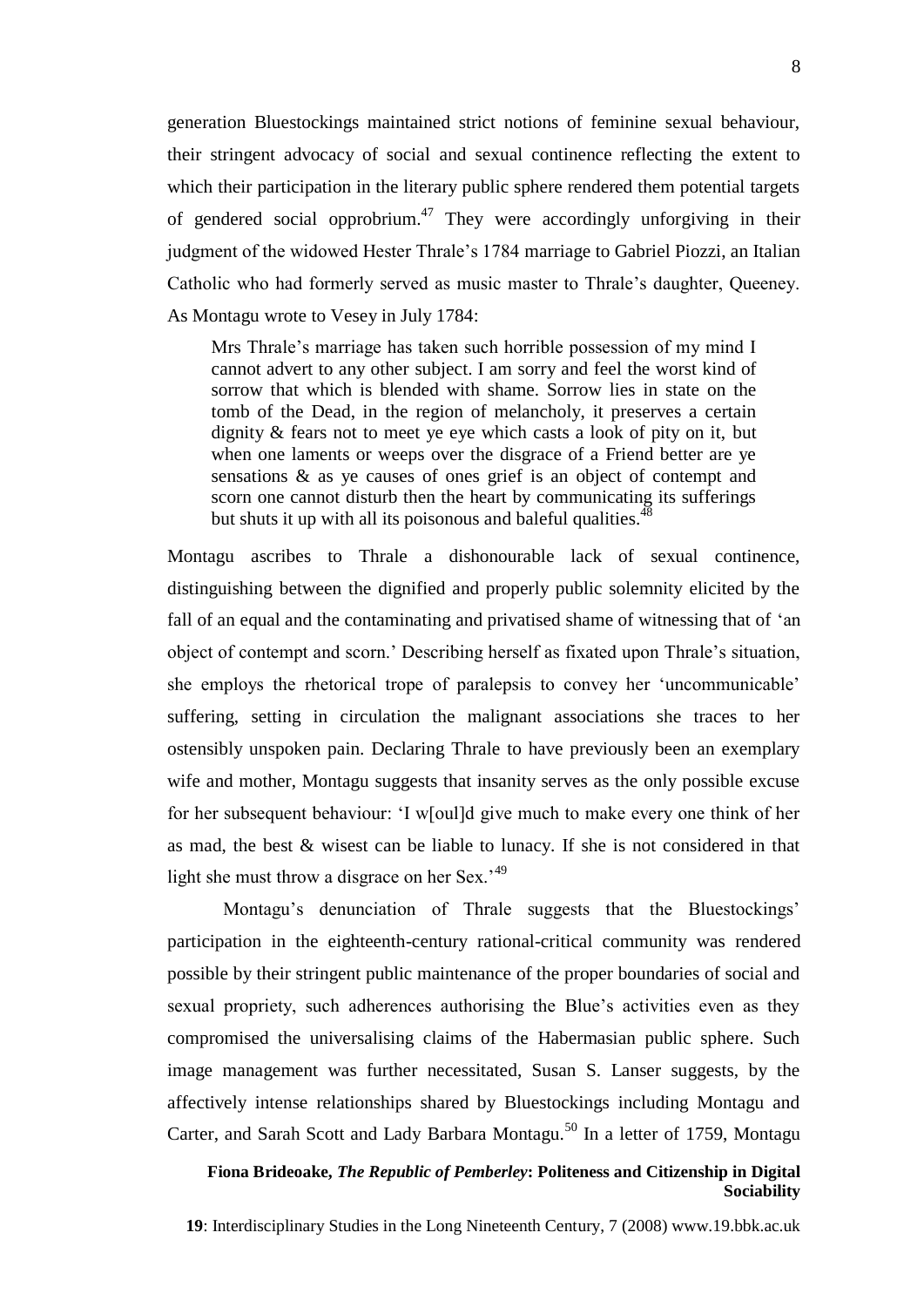characterises her desire for Carter to that of an infant weaned precipitately from the maternal breast. Montagu initially likens Carter to the 'soft nectar' imbibed by infants, identifying her presence as nourishing and maternal, as well as physically requisite to thriving. Montagu"s image then shifts to characterise Carter as the breast itself – 'we older children who have stronger passions  $\&$  more discerning palates must not indulge complaints but be placid in disappointment, & when our nectar"d bowl is taken from us" – deepening the inherent eroticism of the image by emphasising the corporeal pleasure as well as biological imperative of Carter's attentiveness.<sup>51</sup> She continues, "I felt such an impatience for a letter yesterday that if it had not arrived I really should have whimpered." As Jane Macgrath observes, "This letter exhibits a tangible, almost unbearably physical desire", the intensity of Montagu"s yearning underscored by the requirement that she repress her covetousness.<sup>52</sup> Montagu"s sister, Sarah Scott, was similarly devoted to her intimate companion, Lady Barbara "Bab" Montagu. Following legal separation from her husband in 1752, Scott established a home with Lady Bab, with whom she lived until the latter"s death in 1765; letters between Elizabeth Montagu and Scott figure Montagu's husband and Lady Bab as commensurate domestic partners.<sup>53</sup> Such same-sex affective investments, however, did not prevent the Bluestockings from insisting upon their commitment to the maintenance of the heteronormative social order. In a letter of 1750, Montagu wrote to Scott, perhaps, Gary Kelly suggests, warning her against drawing undue attention to her intimacy with Lady Bab: "I cannot think what Mrs L–  $\&$  Miss R [or K?] mean by making such a parade of their affection, they might know it w[oul]d give occasion to Lies." Montagu continues,

[T]hose sort of reports hurt us all [a]nd fall in their degree on the whole Sex. And really if this nonsense gains ground one must shut oneself up alone; for one cannot have Men Intimates & at this rate the Women are more scandalous. So we must become Savages and have no friendships or connexions.<sup>54</sup>

As Lanser observes, Montagu is here most concerned with the public face of such homosocial intimacies, her advice to Scott suggesting the extent to which the Bluestockings"s prominence was enabled by their public commitment to the heteronormative gender norms they simultaneously resisted.<sup>55</sup> Indeed, the retired gentry women of Scott"s *Millenium Hall* declare, "We consider matrimony as

## **Fiona Brideoake,** *The Republic of Pemberley***: Politeness and Citizenship in Digital Sociability**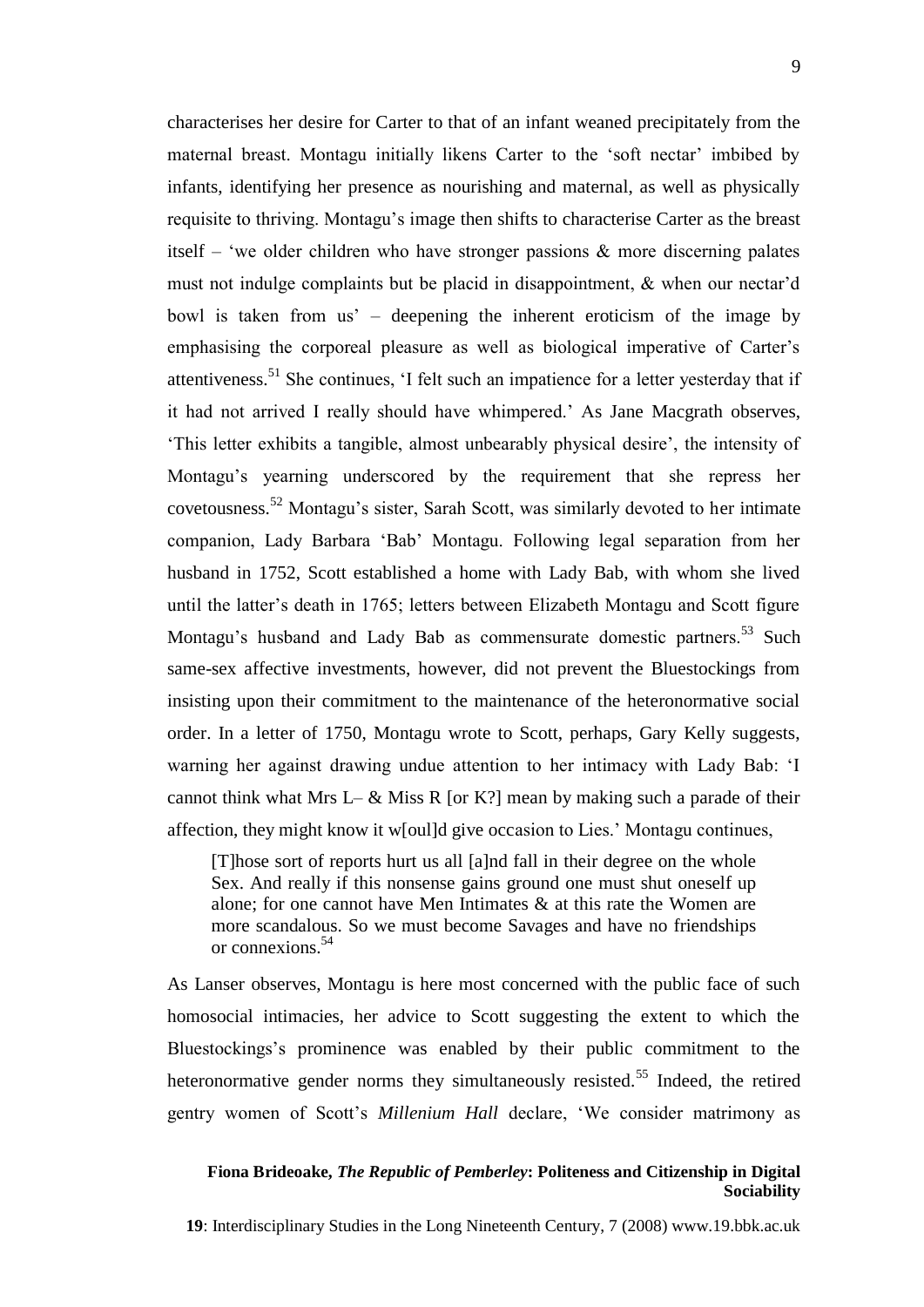absolutely necessary to the good of society" – even as they demur from entering the unions they encourage amongst the working poor  $-$  'we [...] substitute many others, and certainly much more promote wedlock than we could do by entering into it ourselves.<sup>56</sup> The tension between the theoretical openness and actual constraints of Bluestocking sociability might thus be seen to be mirrored by the tension between the public propriety and private particularity of Bluestocking intimacies, through which the Blues authorised their participation in the Habermasian public through the exclusion of bodily and affective particularity.<sup>57</sup>

#### II

The doctrinaire tone of such Bluestocking epistles initially appears to diverge from the virtual community constituted by *The Republic of Pemberley*. The constitution of the *Republic* is nonetheless similarly ambivalent, its democratising celebration of Austen"s pop-cultural presence set against its exclusionary framing and insistence upon the heteronormativity of Austen"s oeuvre. *The Republic of Pemberley* was initially founded as a bulletin board devoted to the phenomenally popular 1995 BBC/A&E *Pride and Prejudice*, adapted by Andrew Davies, directed by Simon Langton and starring Jennifer Ehle and Colin Firth. Having grown out of the email discussion list *Austen-L* in July 1996, *The Republic of Pemberley* registered the domain name <pemberley.com> in May 1997 and moved to a dedicated server in July 1998, from where it continues to constitute an active web community, its international membership primarily comprised of American women. Watched by over ten million U.K. viewers in September 1995, the Langton/Davies *Pride and Prejudice* was central to the 'Austenmania' of the mid-1990s.<sup>58</sup> Featuring a voluptuously radiant Elizabeth and a smouldering Darcy in tight-fitting breeches, Davies' adaptation brought to light the sexual tension between this sparring pair by foregrounding the erotised bodies beneath their "posh tight restricting clothes," a frisson augmented by the pair's off-screen relationship during filming.<sup>59</sup> Inverting Laura Mulvey"s account of the camera"s male gaze, the production rendered Colin Firth"s Darcy a cinematic object, lingering on him loosening his cravat, naked in the bathtub, and 'wet and tousled' in the famous pond-diving scene.<sup>60</sup> Lyme Park, the

#### **Fiona Brideoake,** *The Republic of Pemberley***: Politeness and Citizenship in Digital Sociability**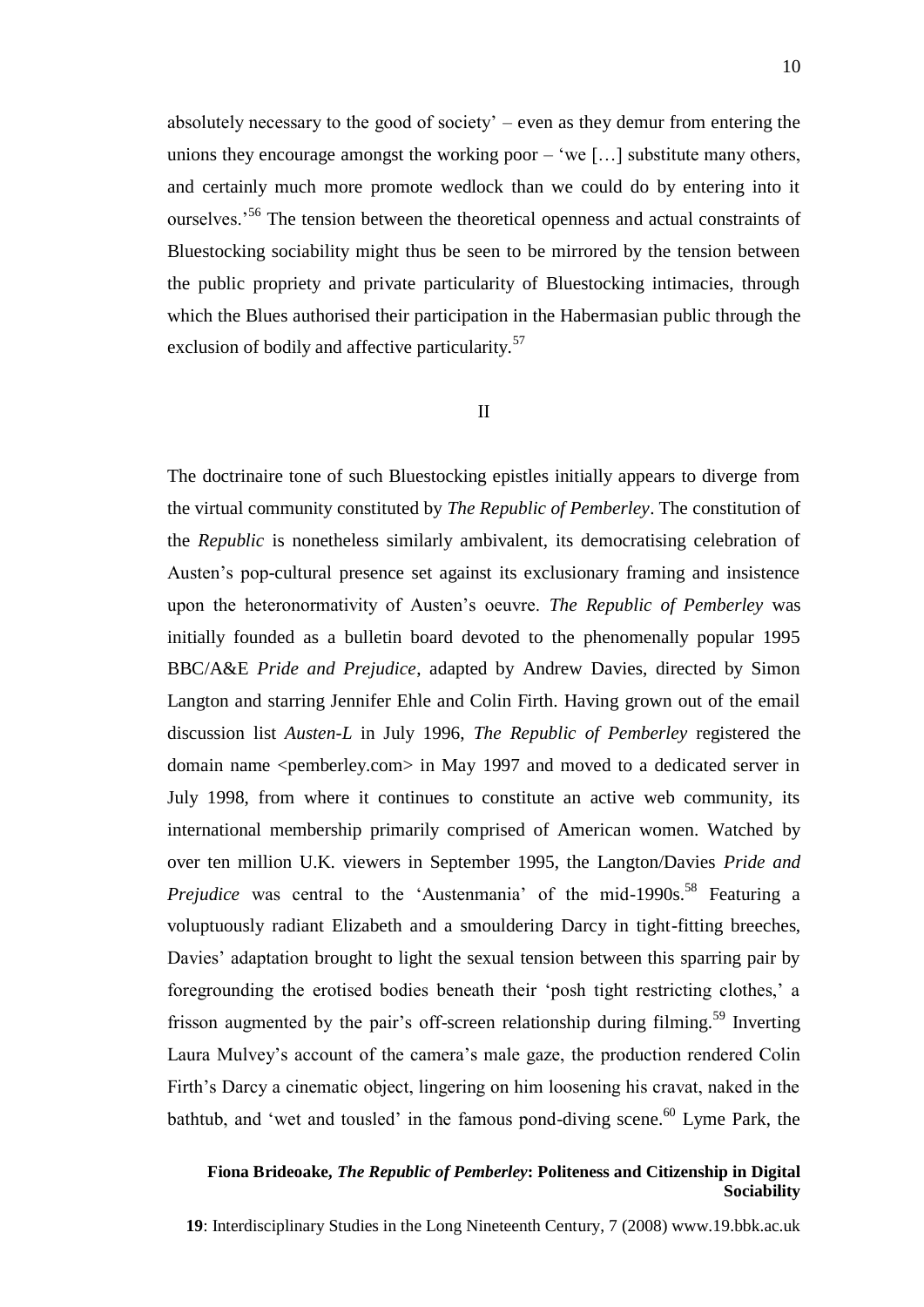National Trust property featured as Pemberley, was subsequently thronged with paying visitors, anxious to see not only "Austen"s" interiors but also Davies" famous pond.<sup>61</sup> The success of this production constituted a virtual community of viewers joined by mutually hyperbolic affective experiences. Emblematic of these were the public ecstasies experienced over Darcy"s wet shirt, this simultaneously guilty and compulsory pleasure evoked within Helen Fielding"s 1996 Austen paratext *Bridget Jones's Diary* (adapted by Davies for the screen), in which the fictional Bridget repeatedly asks Colin Firth to detail his experience of shooting the fabled scene.<sup>62</sup> 1995 also saw the release of Ang Lee"s *Sense and Sensibility*, awarded an Oscar for Emma Thompson's screenplay; and Amy Heckerling's teen adaptation *Clueless*, which transported Emma Woodhouse from Highbury to twentieth-century southern California. Two further adaptations of *Emma* were released in 1996, a Miramax film starring Gwyneth Paltrow, and an A&E/ITV telefilm starring Kate Beckinsdale.<sup>63</sup> Such was Austen's pop-cultural ubiquity in this period that the American magazine *Entertainment Weekly* featured a photo of a mob-capped Austen reclining poolside, juggling a script of *Pride and Prejudice*, Hollywood trade papers, oversized sunglasses, laptop and mobile telephone.<sup>64</sup> It was thus fitting that Emma Thompson accepted her 1996 Golden Globe for *Sense and Sensibility* in the epistolary guise of Austen herself, her account (to Cassandra?) of the evening's cramped 'carriages' and "middling" gowns underscoring the unexpected convergence of earlynineteenth- and late-twentieth-century sociability.<sup>65</sup>

Acknowledging its origins in Austen"s *fin de siècle* fashionableness, *The Republic of Pemberley* takes its name from Darcy"s estate in *Pride and Prejudice*, the quintessential gentleman"s estate that stands as a metonym for its similarly ideal owner. The site"s designation as a "Republic" recalls the figuration of the Habermasian republic of letters, as it does the historical lineage between the emergence of the bourgeois public sphere and the movement towards representative democracy constituted by the Revolution of 1688. *The Republic of Pemberley* underscores the Habermasian connotations of its designation in referring to members of its community as "Citizens of Pemberley" or "Pemberleans," their affection for Austen authorising their participation as did the discursive reason of the Bluestocking salon.<sup>66</sup> The *Republic*'s framing as a virtual nation-state is further

#### **Fiona Brideoake,** *The Republic of Pemberley***: Politeness and Citizenship in Digital Sociability**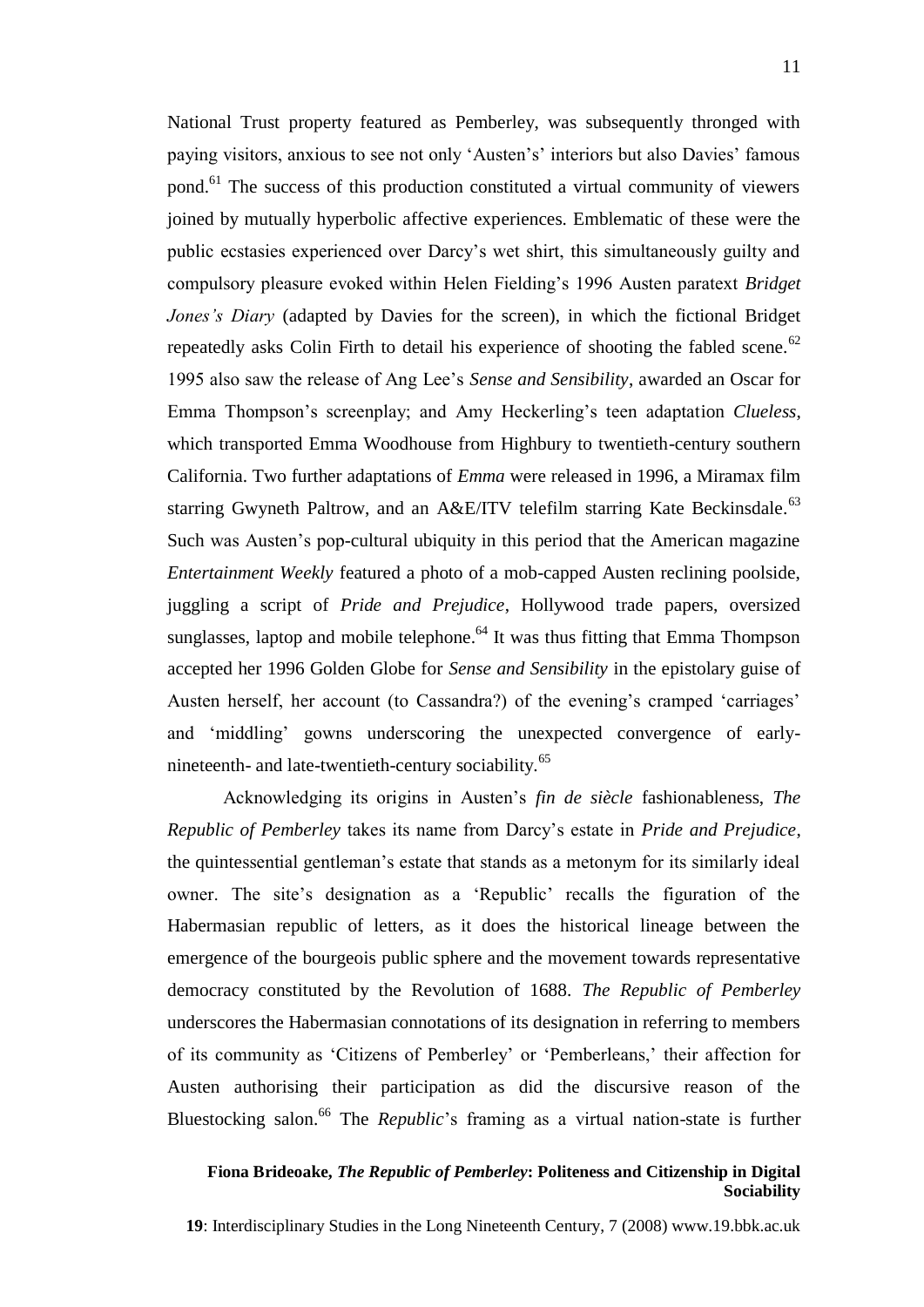emphasised by its spatial conception, with outlying site links framed by the textual reassurance, "No, you"ve not lost your way. You remain safe within the borders of the Republic of Pemberley.<sup> $67$ </sup> Recalling the democratising energies of the eighteenth-century public sphere, the website challenges the cultural hierarchy that has valorised literary texts over their popular iterations, denoting 1990s adaptations of the novels by abbreviations such as "P&P0" and "P&P2." Its popular orientation is also indicated by its guide to the use of abbreviations such as "JE", translated with strikingly levelling spirit as "Jennifer Ehle or Jane Eyre, depending on the context", the juxtaposition of actor and fictive identity recalling the Janeite practice of figuring characters as real people. Responding to the anticipated question, "Don"t you all like the film and TV adaptations too much?" the webmistress offers the prompt rejoinder, "Too much for what?" As she attests, "we still honor our gushing roots, and the Austen-for-the-masses feel that a demonstrative love for the adaptations brings to the site."<sup>68</sup> *Pemberley* similarly sanctions the form of textual investments disavowed by the contemporary academy, discussing Austen"s characters as real people and dwelling on forms of atemporal detail that are marginalised by the contemporary prioritisation of narrative in the study of the novel.<sup>69</sup>

The evangelical zeal here expressed is nonetheless manifested highly selectively, the site's class constraints working as did the Bluestockings's social proprieties to contain the affective intensities of their alternative polity. In contrast to contemporary scholarly practice, *The Republic of Pemberley* operates as a space where "enjoyment rather than hermeneutic mastery is assumed to be the reward of reading, where reading is sociable rather than solitary, and where the stuff of erudition itself seems so different.<sup>70</sup> The site's Frequently Asked Ouestions declare that "All kinds" of people are welcome to post on Pemberley"s various forums and lists, which include discussion boards devoted to each of Austen"s six major novels, boards focused on the juvenilia and unfinished works dubbed "Austenuations", screen adaptations, and a mock advice column presided over by the persona of *Pride and Prejudice*"s Lady Catherine de Bough (the antithesis of critical custom, Lady Catherine's virtual salon is one in which 'Any fictional character may ask for advice. This may include long-dead historical characters.<sup>71</sup>) The precise nature of

#### **Fiona Brideoake,** *The Republic of Pemberley***: Politeness and Citizenship in Digital Sociability**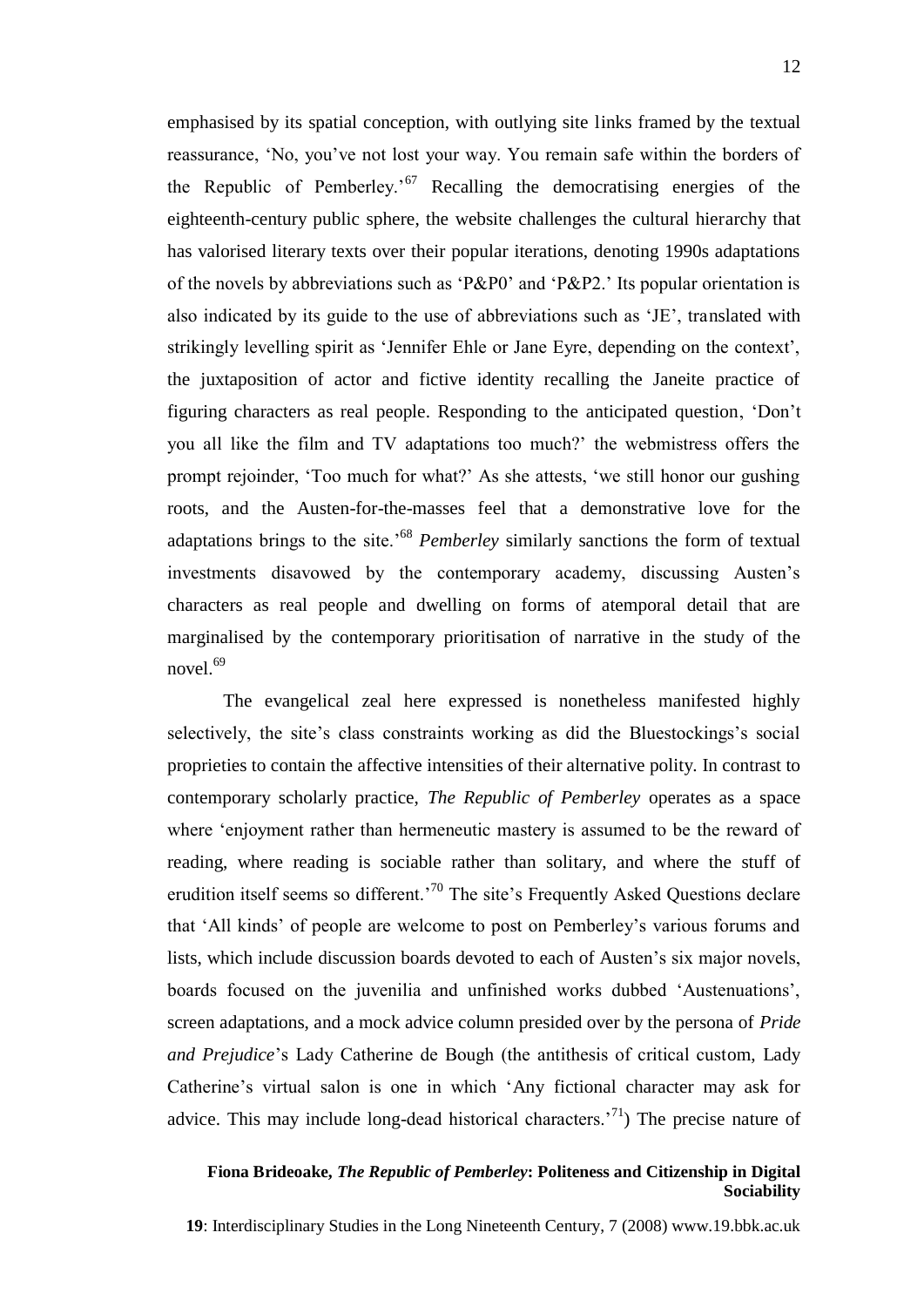the "all kinds" of people welcomed to the site is nonetheless immediately qualified: "Though *some* people, who take pleasure from generalising, say we all speak French, play the piano and own a cat.<sup>72</sup> The site's body politic is thus explicitly defined by the possession of intellectual and social capital akin to the genteel accomplishments requisite of a Regency gentlewoman, its identity further buttressed by an implicitly feminised model of animal companionship. In response to the query, "Why is this place so clubby?" the webmistress echoes Lady Catherine"s hauteur in the unabashed acknowledgement, "We do tend to be a little cliquey, don"t we?" She continues by defining the site as existing only for Austen devotees, rather than those with a merely passing interest in Austen"s works or cultural milieu. It is still less welcoming of those reductive enough to be contemplating Austen solely from a scholarly perspective, whether as ostensibly objective professional academics or students breaching the site"s sternly worded "Homework Policy."<sup>73</sup> *Pemberley* thus exemplifies the form of proprietary Austen fandom evoked within Karen Joy Fowler"s 2004 novel *The Jane Austen Book Club*, in which the science-fiction fan Grigg, the only male member of the eponymous reading group, betrays his unfamiliarity with Austen by arriving to the book club with an omnibus edition of her works. As the narrator observes, "We really could not approve of someone who showed up with an obviously new book, of someone who had the complete novels on his lap when only *Emma* was under discussion."<sup>74</sup> New members of *The Republic of Pemberley*, while welcomed guardedly, are similarly instructed to "hereby apply for membership of our fair republic,' the implication being that one might, like Yearsley, find one"s application denied.

Within the mixed-sex space of the Bluestocking salon, disparate individuals were brought together through the harmonising role of the genteel female hostess, whose softening and domestication of social differences enabled the open exchanges characteristic of the bourgeois public sphere. Such hostesses, however, also prescribed the boundaries of acceptable sociability, ensuring that the boundaries of the public sphere were augmented, rather than erased. Recalling Montagu"s unabashed stage-managing of her Bluestocking salons, *The Republic of Pemberley*"s female-governance nature is openly avowed, its almost exclusively female demographic echoing that of many undergraduate Austen classrooms. Its legislators

#### **Fiona Brideoake,** *The Republic of Pemberley***: Politeness and Citizenship in Digital Sociability**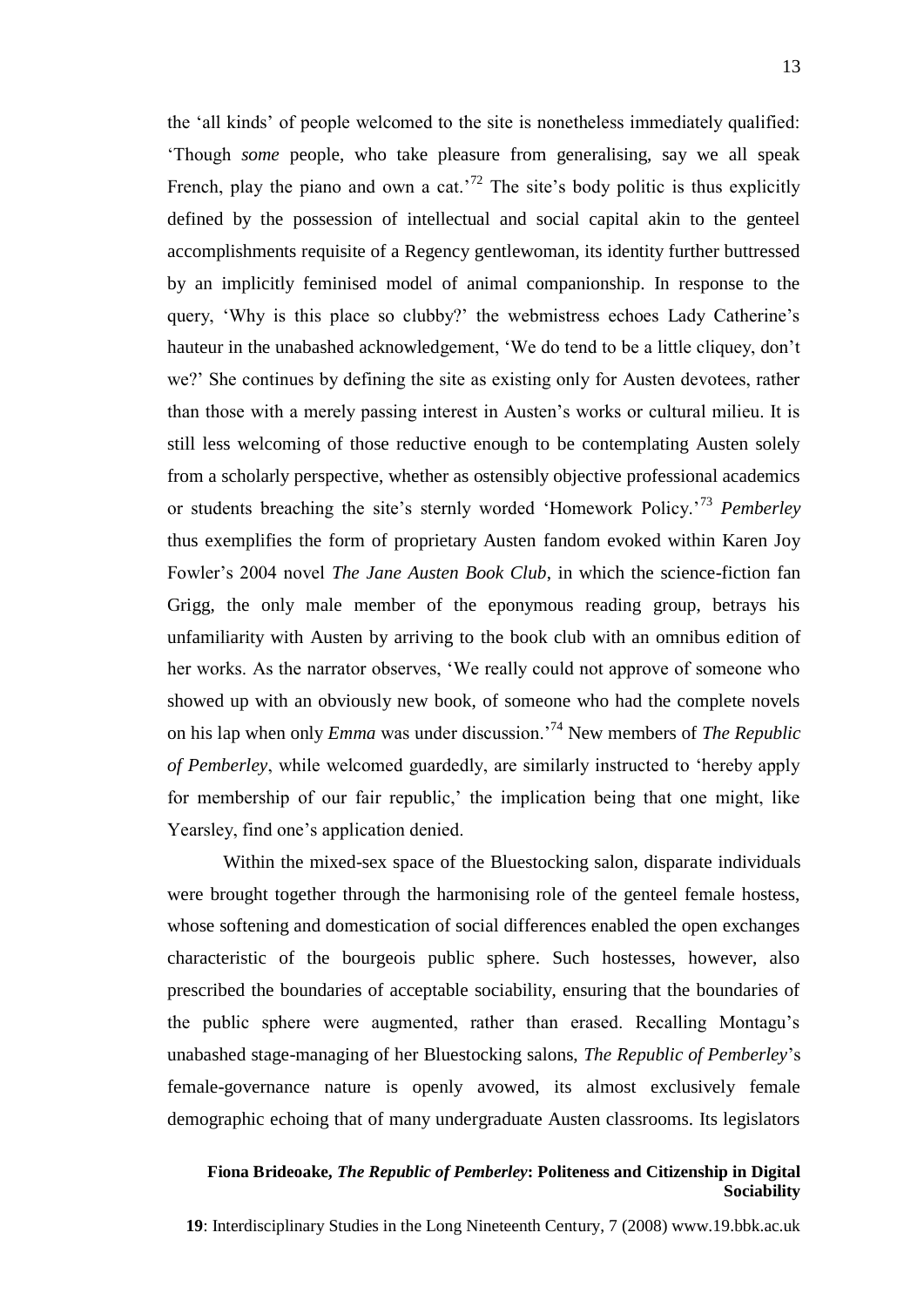are not burdened, however, by pedagogical concerns about this fact, declaring that the most valued male citizens are those "who can have fun with the novelty of an imaginary women"s nation, and have no urge to dim our collective light or to improve us.<sup>75</sup> Pemberley is elsewhere described as a 'micronation', this descriptor acknowledging the community"s diminutive size, but also recalling the concept of micro-credit, in which underprivileged businesspeople, frequently women, who lack traditional collateral, are given small loans with which to establish economic independence.<sup>76</sup> Offering a digital re-conceptualisation of Plato's speech/writing distinction, Sherry Turkle characterises online textuality as a hybrid semiotic form in which written language takes on the provisionality and discursive qualities of the spoken word. As she observes, "what I produce "looks like" the words for a written text, yet it somehow lacks the commitment of composed text.<sup> $77$ </sup> Turkle describes the way in which cyberspace, with its facilitation of multiple, variant and potentially simultaneous selves, offers a fitting embodiment of post-humanist conceptions of subjectivity, within which identities are self-consciously sustained and performed, rather than straightforwardly expressed. Turkle further describes cyberspace"s capacity to denaturalise the ontological primacy of "real-life" gender identity, arguing that the necessity of performing one"s (arbitrarily chosen) gender online at once dramatises our attachment to such conventional forms and demonstrates their essential performativity.<sup>78</sup> In spite of its online medium and distinctive idiom, *The Republic of Pemberley* remains explicitly committed to the maintenance of 'real life' identities and *politesse*. Within the confines of Lady Catherine and Co."s Message Board, Pemberleans are encouraged to both ask and offer etiquette advice in the personae of Austen"s characters, such readerly identification and erasure of the distinction between real and fictive realms recalling the parallel literary universe of Jasper Fforde"s *The Eyre Affair* (2001).<sup>79</sup> Elsewhere, however, *The Republic* enjoins its users to use their own names and introduce themselves on a central roll of citizenry. As its introduction avers, "We know, we know. That"s odd for the net, but we find we"re not like the rest of the net in many respects. We find it keeps things friendly, civil and accountable when people can't hide behind aliases.<sup>80</sup> The performatively constituted selves instantiated through online sociability are thereby dismissed as masks adopted solely to obscure an individual"s "true" identity, a form

#### **Fiona Brideoake,** *The Republic of Pemberley***: Politeness and Citizenship in Digital Sociability**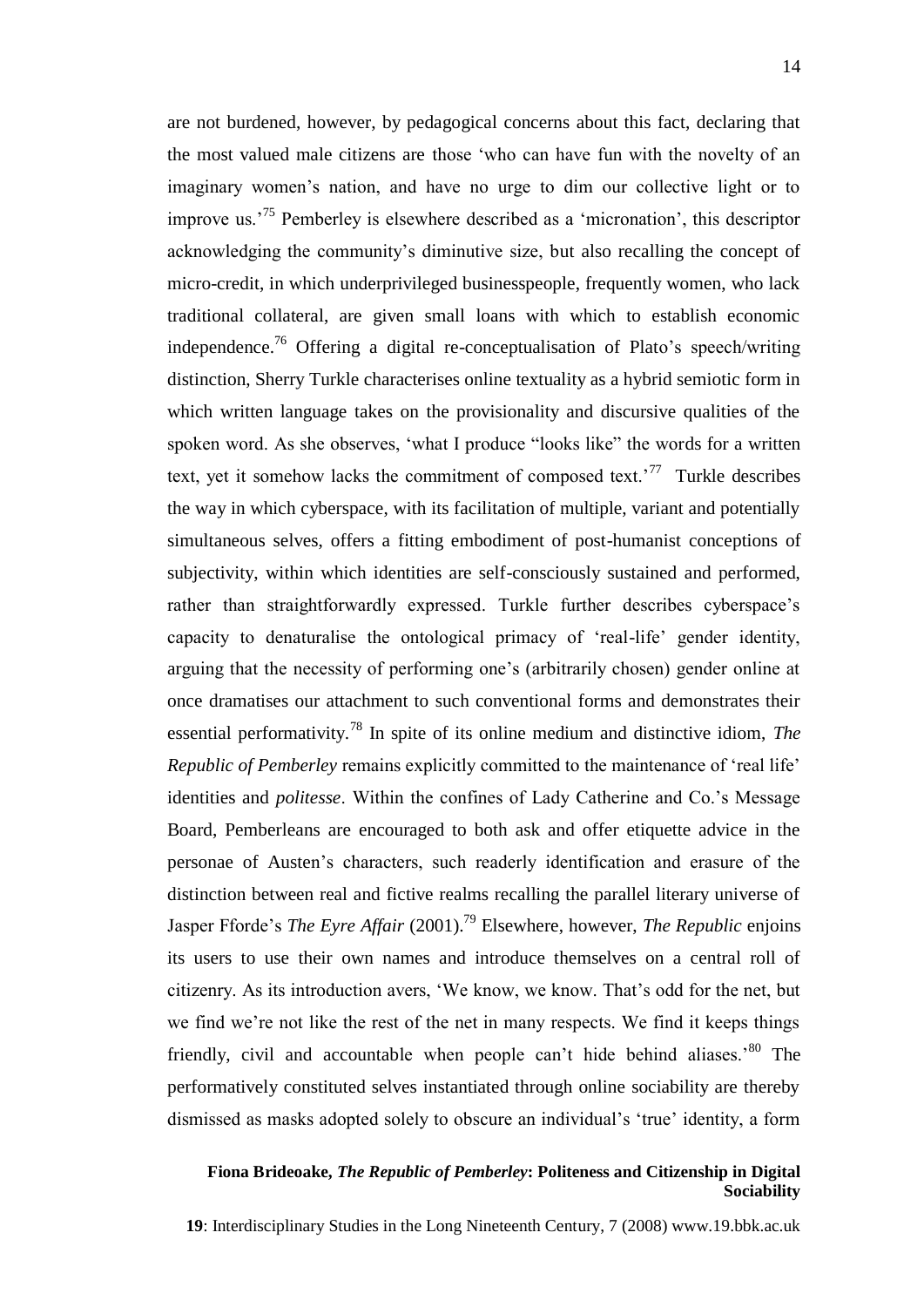of deception linked to the online exploitation held to characterise sites lacking Pemberley's 'almost perfectly safe rating' for family-friendliness. True graciousness, here grounded in the ontology of "real life", is thus gendered female, the virtual space of Pemberley, like that of the Bluestocking salon, policed by the same citizens who embody its ostensible inclusivity. While evoking both the universalising rhetoric of the Habermasian public sphere and the performative identitarian possibilities of cyberspace, *The Republic of Pemberley* nonetheless asserts the identity of real and virtual sociability, thereby reinstating the same social striations such formations promise to suspend.

Structured around conversation, rather than card playing, Bluestocking salons were constituted in explicit contrast to the diversions and dissipations of fashionable sociability. Similarly, the *Republic of Pemberley* is not only figured as an imagined nation in the sense of Benedict Anderson, but a technological haven that shields its members from a world from which they are estranged: "Your haven in a world programmed to misunderstand an obsession with things Austen." The identification of Austen and exclusivity is not a new phenomenon. Writing in 1859, G. H. Lewes praised Austen, a writer yet to be popularised by wide publication, as appealing only "to the small circle of cultivated minds."<sup>81</sup> Describing the effusive male Janeites of the early-twentieth century, whose hyperbolic investment in "their *divine* Jane<sup>82</sup> is echoed by members of *The Republic of Pemberley*, Brian Southam similarly notes their "claim to exclusivity and superiority – the Janeites grouped within the pale, the rest of the world standing ignorantly and obtusely without.<sup>83</sup> Such figurations echo the cultural commonplace, only recently critiqued within the academy, that Austen's novels stand in an 'almost extra-territorial'<sup>84</sup> relationship to the turbulent period of their genesis. $85$  The putatively limited scope of Austen's novels has long been held to be restorative in nature. In July 1819, Lady Eleanor Butler, the elder of the famed "Ladies of Llangollen", received a request from an ailing friend to borrow 'Emma  $\&$  any other light reading', such literary tonic figured as integral elements of her convalescence.<sup>86</sup> Christopher Kent notes that Austen's novels were similarly recommended to British veterans suffering shell-shock in the aftermath of the First World War, <sup>87</sup> reiterating the belief that her works "provided a refuge for the sensitive when the contemporary world grew too much for them.<sup>88</sup>

# **Fiona Brideoake,** *The Republic of Pemberley***: Politeness and Citizenship in Digital Sociability**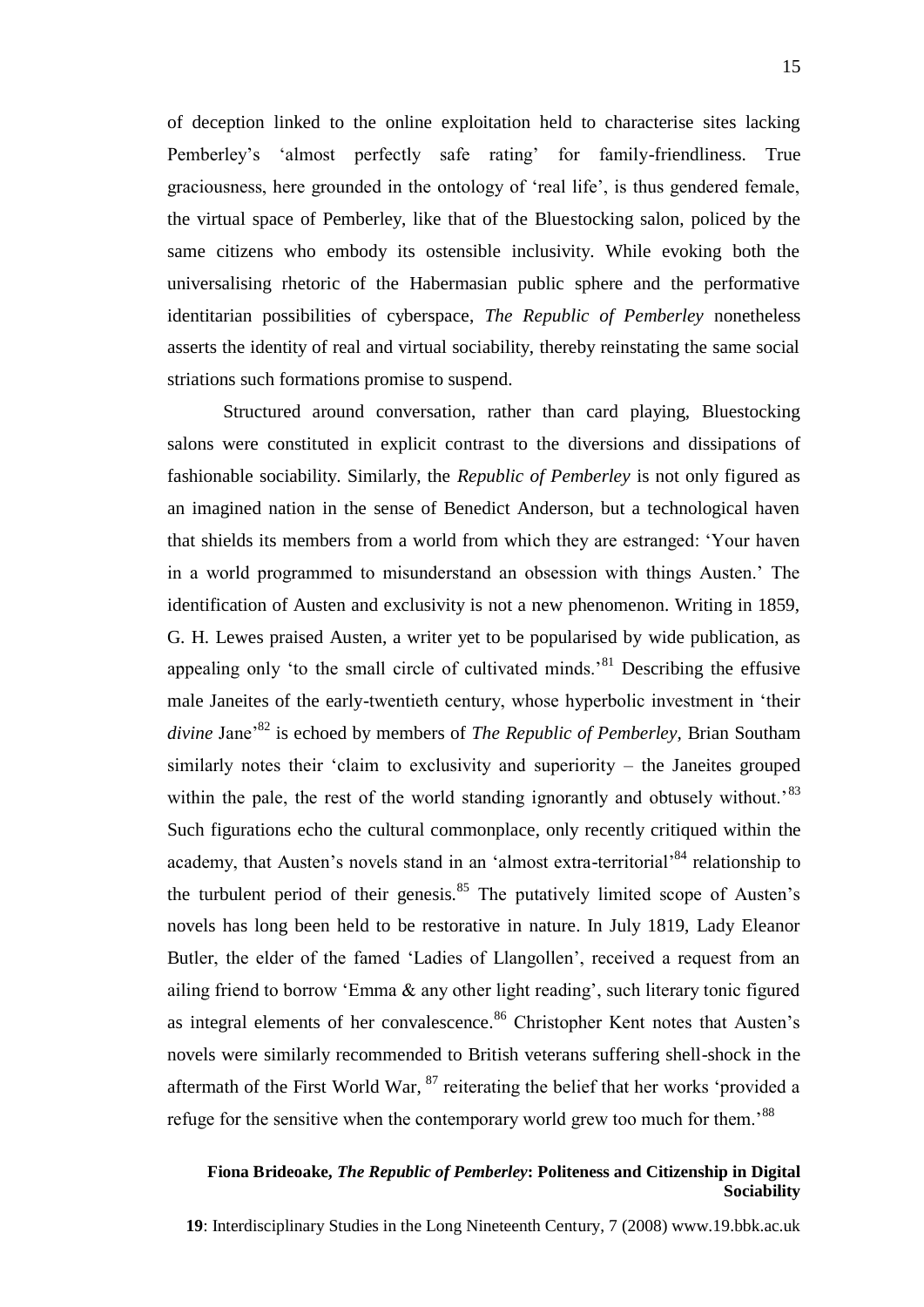While celebrating Austen's status as a social panacea, the legislators of *Pemberley* do not invoke the benignly domestic Austen set in circulation by James Austen-Leigh"s 1870 memoir of his "dear Aunt Jane", but a simultaneously civilised and astringent social arbiter.<sup>89</sup> Identifying the site's sociable strictures with those of Austen herself, its guardians assert:

[B]y subtle, yet consciously undertaken means, we exude a bit of an attitude, which could be characterized as polite with a bite. We miraculously manage, even within this odd framework, to remain one of the most civil places on the internet, a distinction we prize, but one which is cultivated through an emulation of Jane Austen's own honest, moral and forthright ways, as opposed to sprinkling artificial sweeteners on our words. This attitude weeds out some people, and that"s what we intend.

The Austen evoked here is less the subversively detached critic described by D. W. Harding than the feminine ironist influentially celebrated by F. R. Leavis, her "chaste transmutation" of the masculine satire of Pope and Swift bringing forth a bracingly commonsense moral clarity.<sup>90</sup> Declaring Austen to have exerted a decisive influence upon George Eliot, Leavis suggests that both writers "admired truthfulness and chastity and industry and self-restraint, [they] disapproved of loose living and recklessness and deceit and self-indulgence.<sup>91</sup> Claiming that the Janeite Lord David Cecil depicts Austen as "an ideal contemporary of Lytton Strachey", Leavis slurs the upper-class Janeites as both socially and sexually suspect, in so doing affirming the wholesome normativity of both Austen and her proper reading public.<sup>92</sup> Echoing this identification of Austen with stringent adherence to bourgeois virtues, *Pemberley*"s citizens are enjoined to remain within the sociable limits demarcated by Elizabeth Bennet and Emma Woodhouse, the former whose forthrightness and physicality threaten to render her a monitory example, and the latter whose rudeness to Miss Bates is described by her future husband as derogating the genteel graciousness befitting her superior social position.<sup>93</sup> The ideal Pemberlean is thus the morally chastened figure Eve Kosofsky Sedgwick terms "a Girl Being Taught a Lesson", who is disabused of her initial foibles and raised to heteronormative womanhood through the imitation of Austen's textual examples.<sup>94</sup> Such is the importance of decorum that *Pemberley*"s residents are not seen to exhibit the high-handedness characterising Montagu"s dismissal of Yearsley. Importantly, however, potential

#### **Fiona Brideoake,** *The Republic of Pemberley***: Politeness and Citizenship in Digital Sociability**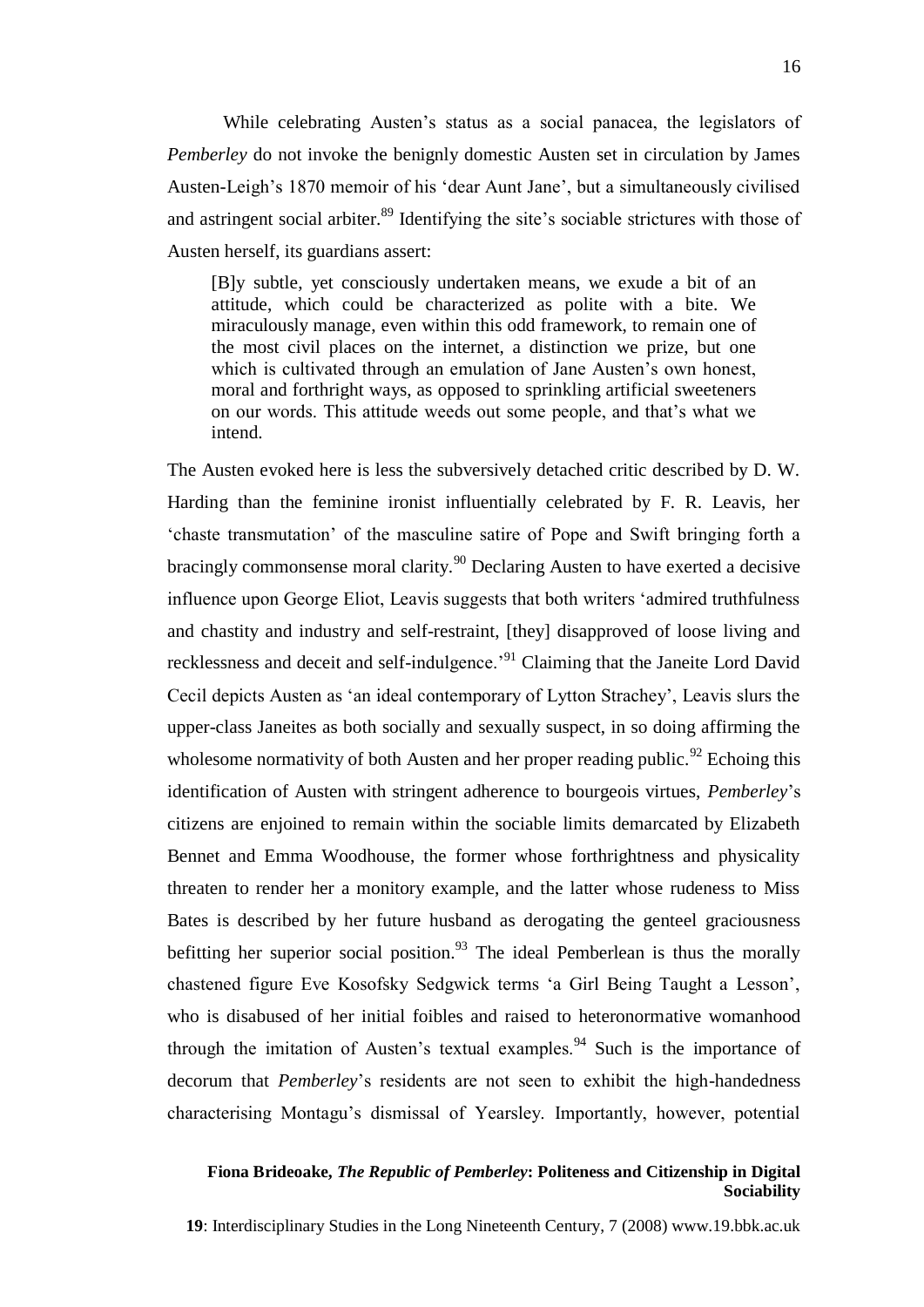Such dismissive candour, more evocative of Miss Bingley than Anne Eliot, might be seen to sit in tension with the site"s playful characterisation of *Pemberley*"s citizens as politely accomplished cat owners. From a different perspective, however, such arch self-descriptions, like the site"s indulgence of the atemporal pleasures of narrative minutiae, instead suggest a feminine appropriation of the distinctively queer impulses of 1930s Janeitism, a male homosocial milieu described by Claudia L. Johnson as that of 'an insider's society of scholar-gentlemen at play.<sup>96</sup> *The Republic of Pemberley* flirts with the self-conscious affectation of the camp aesthetic, its members' asserted estrangement from the non-Janeite world knowingly staging their concomitant formation of an elite alternate polity. Its luxuriation in narrative detail similarly resists the teleological impulse that underpins much recent Austen criticism,  $97$  this seeming refusal of the identification of Austen's novels with their marriage-endings anticipating the queer turn in Austen studies exemplified by the work of Johnson, Sedgwick, D.A. Miller and Clara Tuite.<sup>98</sup> Rejecting the queer resonances of its camp tone, however, *The Republic* is nonetheless characterised by emphatic heteronormativity, its commitment to Austen"s marriage-endings asserted in contrast to its matriarchal structure and celebration of the kind of non-teleological narrative details that 'render Austen's novels one loose, baggy middle.<sup>99</sup> Just as the Bluestocking's fusion of class and gender interests counteracted against the putative social levelling of the eighteenth-century public sphere, Austen's 'honest, moral and forthright ways" are held by *The Republic of Pemberley* to counteract the queerlyvalenced "artificial sweeteners" of both aesthetic decadence and virtual sociability. While affirming the progressive possibilities of its female governance, *The Republic of Pemberley* underscores its heteronormative model of identification and desire, the question "What is "The Look"?" advising the reader to steady herself before she is linked to an image of Colin Firth in his community-constituting role of Darcy. This tension between progressive possibility and normative containment is further demonstrated by the products of the Pemberley online "shoppe". Notable amongst the site"s range of clothing and tote bags featuring Austen quotations is a T-shirt

#### **Fiona Brideoake,** *The Republic of Pemberley***: Politeness and Citizenship in Digital Sociability**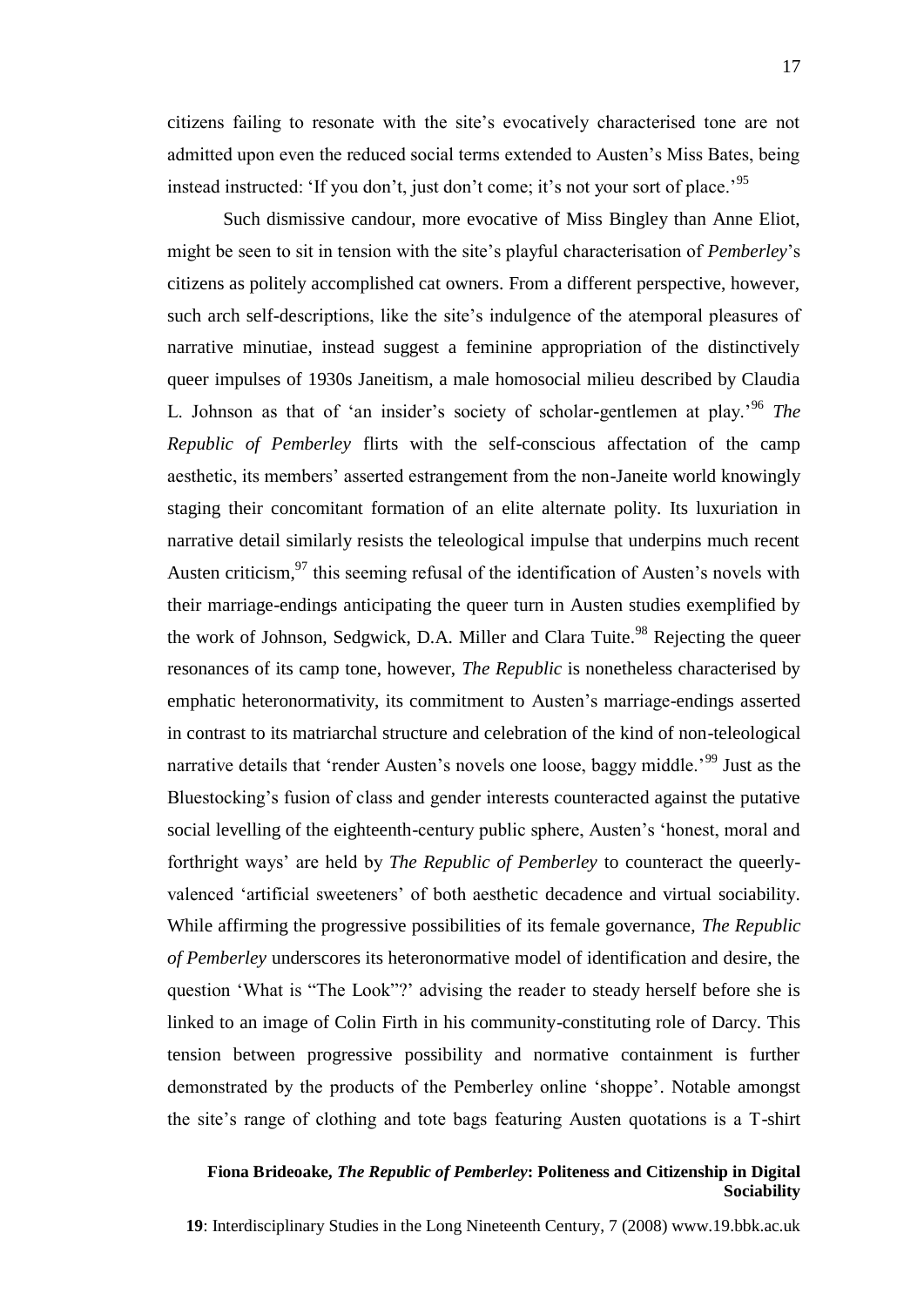emblazoned "Feminine lawlessness", its uncited source an exchange between Edmund Bertram and Mary Crawford in *Mansfield Park*"s pivotal Sotherton scene.<sup>100</sup> Exemplifying the novel's distinctive conjunction of narrative realism and fairy-tale symbolism, the visit to the Rushworth estate emblematises the actual and potential sexual transgressions that trouble the household community of Mansfield Park; Maria and Henry"s passage through the barred and spiked gates of the Rushworth estate anticipates their adulterous coupling, while the "very serpentine course" taken by the triangulated Fanny, Edmund and Mary symbolises Edmund"s forgetfulness of Fanny and her resolute morality in contrast to Mary"s cosmopolitan allure. The quote that appears on the *Pemberley* T-shirt is taken from Mary"s enquiry to Edmund:

"I am really not tired, which I almost wonder at; for we must have walked at least a mile in this wood. Do not you think we have?" "Not half a mile,' was his sturdy answer; for he was not yet so much in love as to measure distance, or reckon time, with feminine lawlessness.<sup>101</sup>

In citing this arch observation, couched in the ambivalent guise of Austen"s free indirect discourse, the T-shirt gestures towards identifying Austen with the commercialised sex-positivity of third-wave feminism, in which Mary Crawford, characterised by a social mobility and worldliness that allows her to archly reference naval sodomy, seems a more likely contemporary icon than the pious "creepmouse" Fanny Price.<sup>102</sup> The tension between this evocation of gendered transgression and its playful sartorial medium might be seen to be quintessentially camp, as might the conflict between its apparent iconoclasm and the social capital required to appreciate fully its highly literary humour. Moe Meyer defines camp as the queering of mainstream style, his grounding of camp in a performative model of subjectivity foregrounding its relationship to the deconstruction of sexual identity enacted by the concept of queer.<sup>103</sup> Meyer's polemical claim that *all* camp is queer might be here endorsed by the appropriation of Austen, figured as exhaustively embodied by the conservative courtship narratives of England"s landed green core, as a signifier of feminist rebellion.<sup>104</sup> The potential queerness of this sartorial offering is nevertheless juxtaposed against the emphatic normativity of T-shirts declaring their wearers' aspirations to be "Mrs Darcy" or "Mrs Tilney" (in addition to the boast "I married my Mr Darcy"), as they are by "Elizabeth" and "Darcy" T-shirts and notebooks, the

#### **Fiona Brideoake,** *The Republic of Pemberley***: Politeness and Citizenship in Digital Sociability**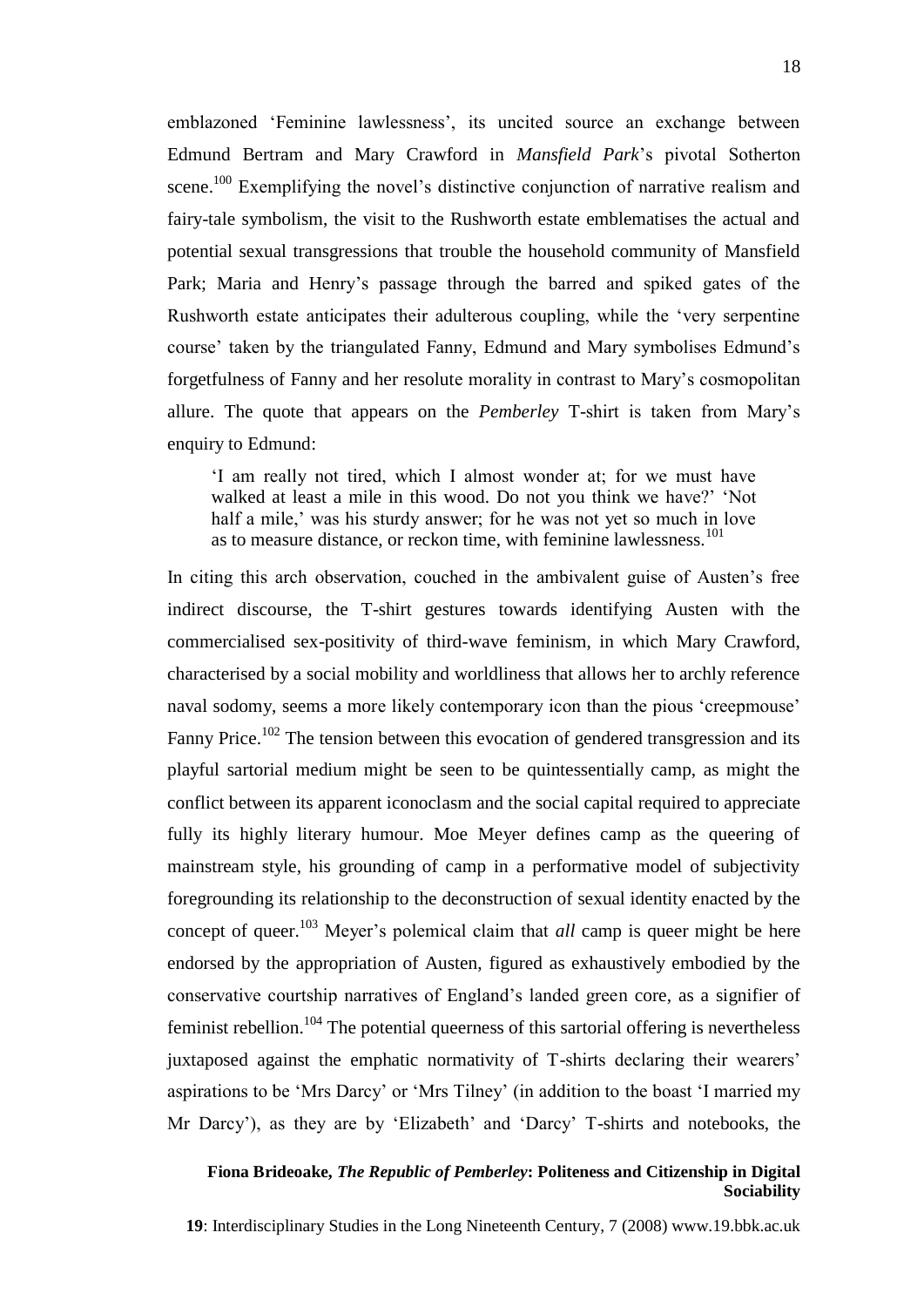fictional personae of which are represented by faux-Regency silhouettes of the properly desiring (and desirable) Colin Firth and Jennifer Ehle.<sup>105</sup> Just as the theoretical inclusivity of the eighteenth-century public sphere was limited by the convergence of class and gender interests that constituted Bluestocking feminism, as it was by the Blues"s publicly staged commitment to heterosociability, the putative universality of *Pemberley*"s online environment is limited by the site"s reproduction of the normative alignment of gender and sexuality, the trajectories of its citizens" desires policed as is their membership in its body politic.

Just as the concept of virtual community offers a digital frame through which to analyse the class-constrained limitations of the Bluestocking public sphere, the sociable limits inherent to the Bluestocking public sphere elucidate the operation of the online community of *The Republic of Pemberley*. While not articulated as crudely as Montagu"s disdain of Yearsley"s effrontery, *The Republic*"s conception of its proper boundaries remains as strictly delimited as the theoretically universal Republic of Letters. In insisting on the strict correspondence between real and virtual identities, *The Republic of Pemberley* resists the performative model of subjectivity that is conceptually foregrounded by the textually-instantiated identities of cyberspace. In so doing, it rejects the possibilities for social transformation promised by the same technology it utilises, employing the online environment to facilitate, rather than transform, the bases of interpersonal exchange. It further resists the queer resonances of its notably camp rhetoric, reinstalling the heterosexual courtship plot as the proper model of Austenian narrative and reader identification. Just as the eighteenth-century Bluestockings resisted the levelling implications of the doctrine of rational conversation and obfuscated the queer commitments manifest within their personal narratives, *The Republic of Pemberley* resists the unbounded possibilities of a community constructed around the most expansive understandings of Austen"s *oeuvre*. Both forms of virtual community thus reproduce the sociable strictures they ostensibly suspend, underscoring the ongoing importance of attending to the operations of power within even the most apparently inclusive of social formations.

# **Fiona Brideoake,** *The Republic of Pemberley***: Politeness and Citizenship in Digital Sociability**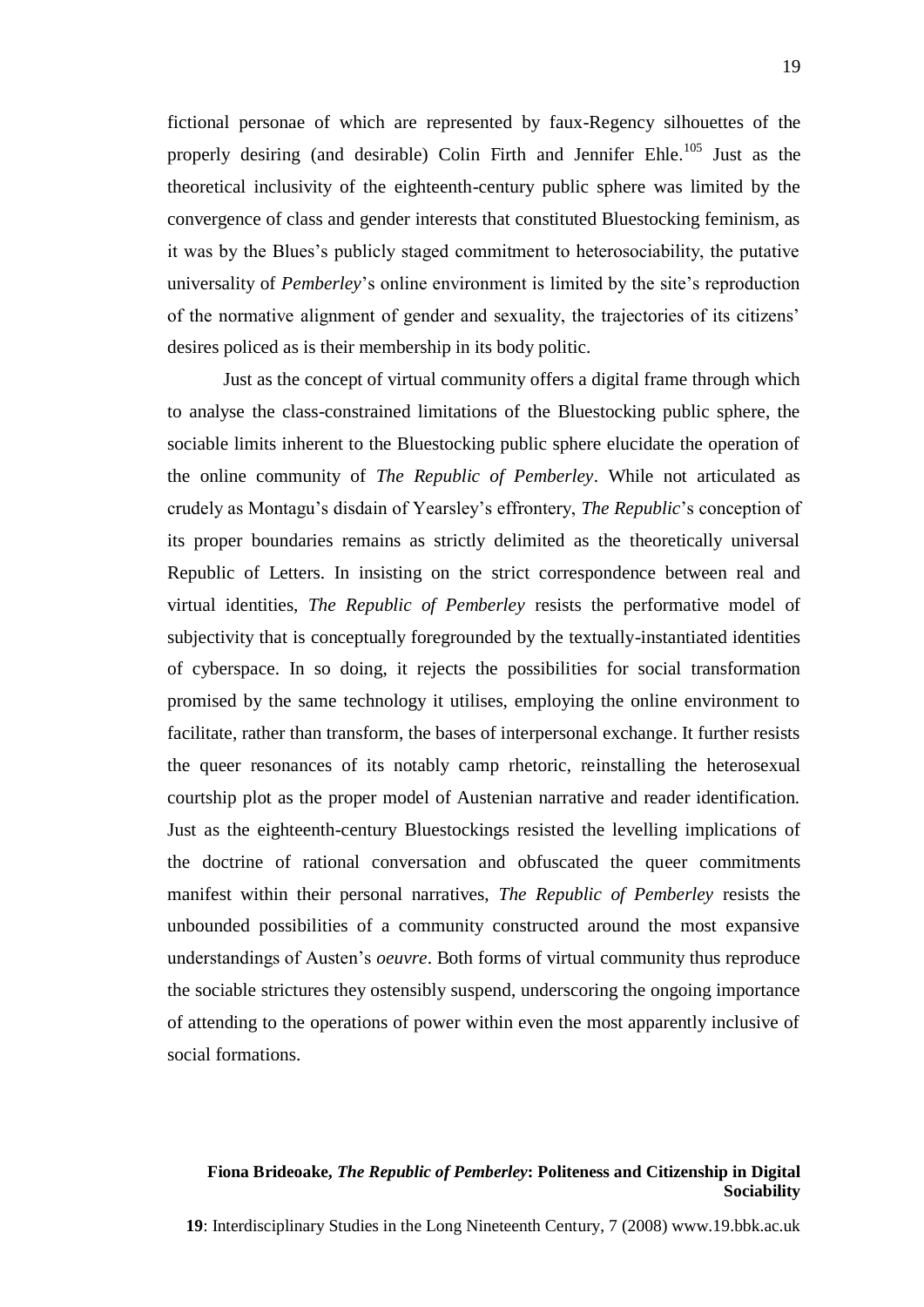*My thanks to Hilary Fraser, Deirdre Coleman, Gillian Russell and 19's reviewers for their generous readings of this essay.* 

 $<sup>2</sup>$  Habermas, p. 161.</sup>

 $\overline{a}$ 

<sup>3</sup> Craig Calhoun, "Introduction: Habermas and the Public Sphere", in *Habermas and the Public Sphere*, ed. by Craig Calhoun (Cambridge, MA: Massachusetts Institute of Technology Press, 1992), pp. 1-50 (p. 9).

<sup>4</sup> Gillian Russell, *Women, Sociability and Theatre in Georgian London* (Cambridge: Cambridge University Press, 2007), p. 7.

<sup>5</sup> Dena Goodman, *The Republic of Letters: A Cultural History of the French Enlightenment* (Ithaca: Cornell University Press, 1994), p. 5.

 $6$  Calhoun, p. 7.

<sup>7</sup> David Berry, <http://web.archive.org/web/20060925234211/www.sussex.ac.uk/Users/hbp17/MP-ThePublicSphere.pdf> [accessed 23 March 2008].

<sup>8</sup> Brian A. Connery, 'IMHO: Authority and Egalitarian Rhetoric in the Virtual Coffeehouse', in *Internet Culture*, ed. by David Porter (New York and London: Routledge, 1997), pp. 161-180 (p. 161).

<sup>9</sup> Mark Poster, "Cyberdemocracy: The Internet and the Public Sphere", in *Reading Digital Culture*, ed. by David Trend (Malden, MA and Oxford: Blackwell, 2001), pp. 259-271 (p. 213).

<sup>10</sup> *The Republic of Pemberley* <http://www.pemberley.com>.

 $11$  Russell, p. 3.

<sup>12</sup> Harriet Guest, *Small Change: Women, Learning, Patriotism* (Chicago: University of Chicago Press, 2000), p. 101.

<sup>13</sup> 'Frequently Asked Questions', *The Republic of Pemberley* <http://www.pemberley.com/faq.html> [accessed 27 March 2007].

<sup>14</sup> See Erica Harth, *Cartesian Women: Versions and Subversions of Rational Discourse in the Old Regime* (Ithaca: Cornell University Press, 1992), p. 5; and Kathryn Shevelow, *Women and Print Culture: The Construction of Femininity in the Early Periodical* (New York and London: Routledge, 1989), p. 2.

<sup>15</sup> Joan B. Landes, "The Public and the Private Sphere: A Feminist Reconsideration", in *Feminists Read Habermas* (New York and London: Routledge, 1995), pp. 91-116 (pp. 97-98).

<sup>16</sup> Joan B. Landes, *Women and the Public Sphere in the Age of the French Revolution* (Ithaca: Cornell University Press, 1988), p. 7.

<sup>17</sup> Nicole Pohl and Betty A. Schellenberg, "Introduction: A Bluestocking Historiography", *Huntington Library Quarterly*, vol. 65, nos. 1-2 (2002), 1-20 (p. 2).

# **Fiona Brideoake,** *The Republic of Pemberley***: Politeness and Citizenship in Digital Sociability**

<sup>&</sup>lt;sup>1</sup> Jürgen Habermas, *The Structural Transformation of the Public Sphere: An Inquiry into a Category* 

*of Bourgeois Society*, trans. by Thomas Burger and Frederick Lawrence (Cambridge, MA:

Massachusetts Institute of Technology Press, 1989).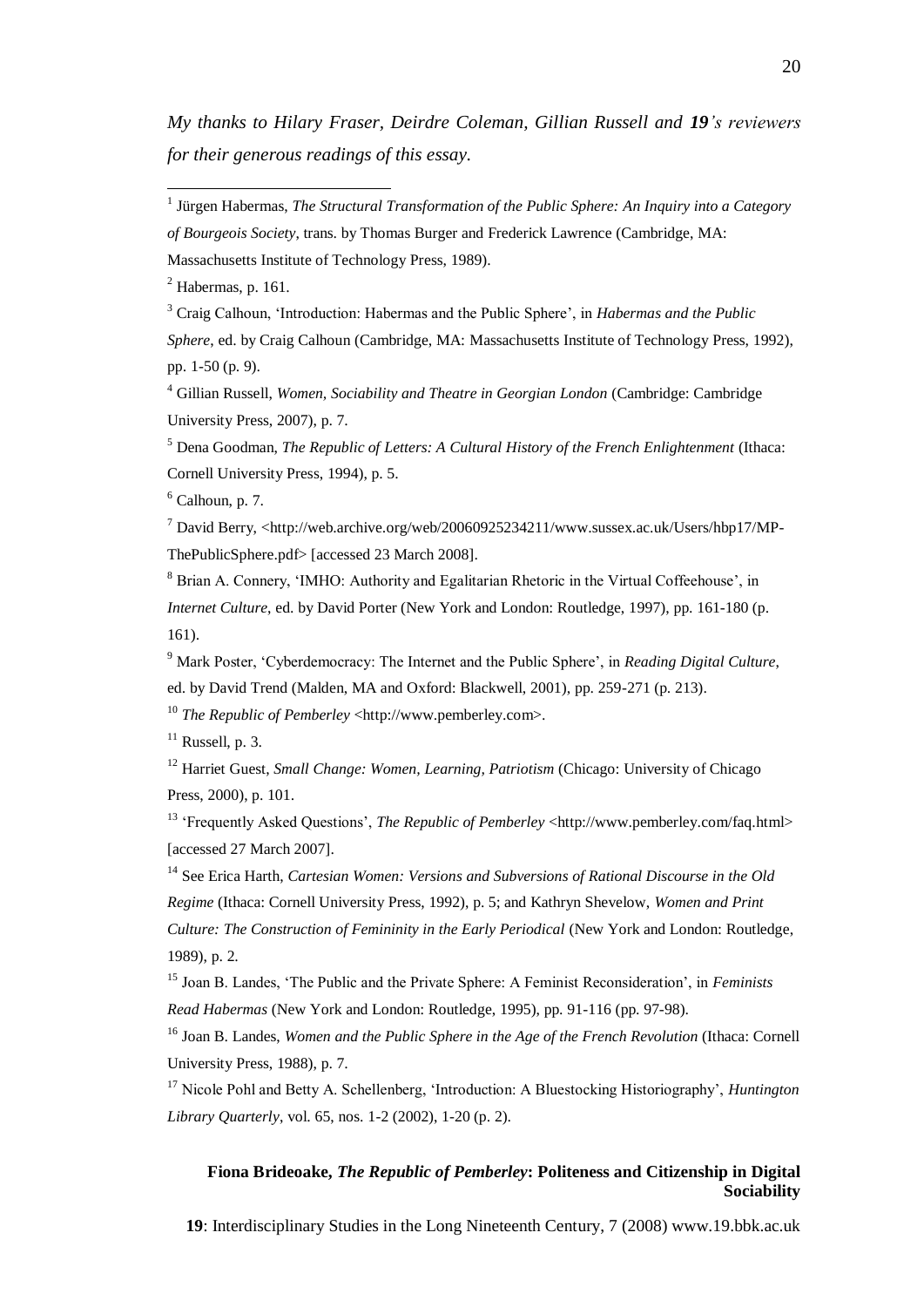$\overline{a}$ 

<sup>19</sup> Deborah Heller, "Bluestocking Salons and the Public Sphere", *Eighteenth-Century Life*, vol. 22, no. 2 (1998), 59-82 (p. 62).

<sup>20</sup> Pohl and Schellenberg, pp. 2-4.

<sup>21</sup> Anna Miegon, "Biographical Sketches of Principal Bluestocking Women", *Huntington Library Quarterly*, vol. 65, nos. 1-2 (2002), 25-38 (p. 33).

<sup>22</sup> Gary Kelly, "Bluestocking Feminism", in *Women, Writing and the Public Sphere: 1700-1830*, ed. by Elizabeth Eger, Charlotte Grant, Cliona O' Gallchoir and Penny Warburton (Cambridge: Cambridge University Press, 2001), pp. 163-180 (p. 165).

<sup>23</sup> John Milton. "Paradise Lost", repr. in *The Riverside Milton*, ed. by Roy Flannagan (Boston and New York: Houghton Mifflin Co., 1998), VIII: pp. 296-710 (p. 391).

<sup>24</sup> John Milton, "The Doctrine and Discipline of Divorce", repr. in *The Riverside Milton*, ed. by Roy Flannagan (Boston and New York: Houghton Mifflin Co., 1998), pp. 930-976 (p. 938).

<sup>25</sup> Hannah More, "Bas Bleu:, or Conversation" (1786), *The Works of Hannah More: A New Edition, with Additions and Corrections, in Eleven Volumes* (London: T. Cadell, 1830), vol. I, p. 302.

 $26$  Heller, p. 68.

<sup>27</sup> Sylvia Harcstark Myers, *The Bluestocking Circle: Women, Friendship, and the Life of the Mind in Eighteenth-Century England* (Oxford: Clarendon Press, 1990), pp. 6-12.

 $28$  Burney, qtd. in Pohl and Schellenberg, pp. 2-3.

 $29$  Kelly, p. 12.

 $32$  Letter from Hannah More to Elizabeth Montagu, [December 1784], Huntington Library Montagu Collection, Huntington Library, San Marino, MO3990.

<sup>33</sup> Letter from Hannah More to Eva Garrick, 4 August 1795, Folger Shakespeare Library, Washington D.C., W. b. 488 no. 2.

<sup>34</sup> Letter from Hannah More to Elizabeth Montagu, 27 September [1784], Huntington Library

Montagu Collection, Huntington Library, San Marino, MO3887. Original emphasis.

<sup>35</sup> Letter from Elizabeth Montagu to Hannah More, 24 September 1785, Huntington Library Montagu Collection, Huntington Library, San Marino, HM31099.

<sup>36</sup> Letter from Elizabeth Montagu to Hannah More, 24 September 1785, Huntington Library Montagu Collection, Huntington Library, San Marino, HM31099.

 $37$  Letter from Hannah More to Eva Garrick, 30 November [1785], Folger Shakespeare Library, Washington D.C., W. b. 487 no. 80.

<sup>38</sup> Mary Waldron, "Yearsley, Ann (*bap.* 1753, *d.* 1806)", in *Oxford Dictionary of National Biography*, ed. by Lawrence Goldman <http://www.oxforddnb.com/view/article/30206> [accessed 2 July 2008].

#### **Fiona Brideoake,** *The Republic of Pemberley***: Politeness and Citizenship in Digital Sociability**

 $18$  Goodman, pp. 74-75.

 $30$  Kelly, p. 12.

 $31$  Kelly, p. 13.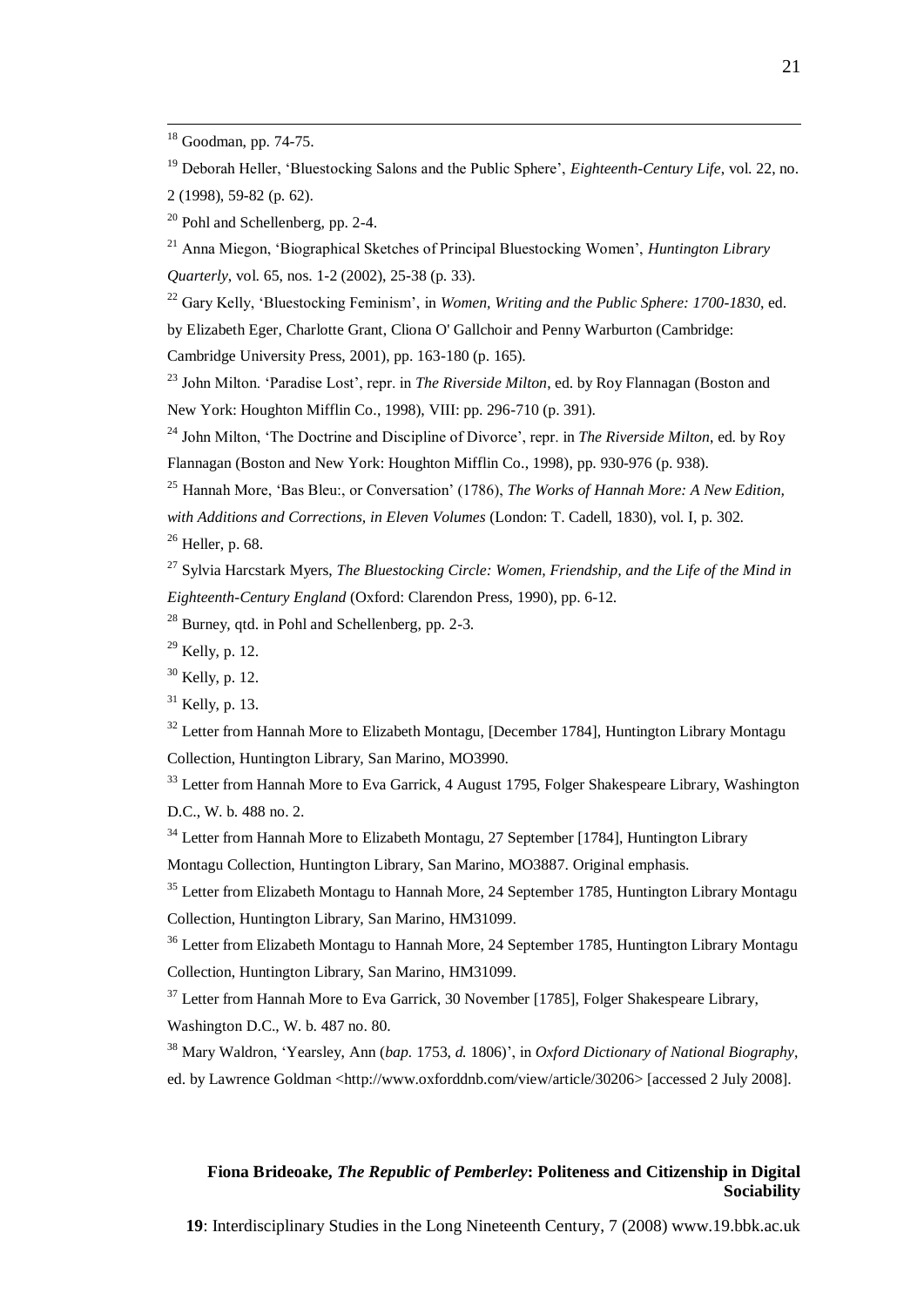<sup>39</sup> William J. Christmas, "Woodhouse, James (*bap.* 1735, *d.* 1820)", in *Oxford Dictionary of National Biography, ed. by Lawrence Goldman <http://www.oxforddnb.com/view/article/29924> [accessed 30]* March 2008].

<sup>40</sup> Charles Pigott, *The Female Jockey Club, or a Sketch of the Manners of the Modern Age* (London:

D. I. Eaton, 1794), p. 188. Original emphasis.

<sup>41</sup> Pigott, p. 190. Original emphasis.

 $42$  Pigott, p. 190.

 $\overline{a}$ 

<sup>43</sup> Paul Langford, *A Polite and Commercial People: England 1727-1783* (Oxford: Oxford University Press, 1994), p. 603.

<sup>44</sup> Myers, p. 276.

<sup>45</sup> Guest, *Small Change,* pp. 64-65.

46 Guest, *Small Change*, p. 101.

<sup>47</sup> Pohl and Schellenberg, p. 7.

<sup>48</sup> Letter from Elizabeth Montagu to Elizabeth Vesey, 15 July 1784, Huntington Library Montagu Collection, Huntington Library, San Marino, MO6583.

<sup>49</sup> Letter from Elizabeth Montagu to Elizabeth Vesey, 15 July 1784, Huntington Library Montagu Collection, Huntington Library, San Marino, MO6583.

<sup>50</sup> Susan S. Lanser, "Bluestocking Sapphism and the Economies of Desire", *Huntington Library Quarterly*, vol. 65, nos. 1-2 (2002), 257-276 (pp. 264-265).

<sup>51</sup> Letter from Elizabeth Robinson Montagu to Elizabeth Carter, 17 February 1759, Ms, Huntington Library Montagu Collection, Huntington Library, San Marino, MO 3024.

<sup>52</sup> Jane Macgrath, ""Rags of Mortality": Negotiating the Body in Bluestocking Correspondence',

*Huntington Library Quarterly*, vol. 65, nos. 1-2 (2002), 235-56 (p. 252).

<sup>53</sup> Letter from Sarah Robinson Scott to Elizabeth Robinson Montagu, November 1761, Ms,

Huntington Library Montagu Collection, Huntington Library, San Marino, MO 5288.

<sup>54</sup> Letter from Elizabeth Robinson Montagu to Sarah Robinson [later Scott], September 1750[?], Ms,

Huntington Library Montagu Collection, Huntington Library, San Marino, MO5719.

<sup>55</sup> Lanser, p. 265.

<sup>56</sup> Sarah Scott, *A Description of Millenium Hall* [1762] (London: Virago Press, 1986), p. 115.

 $57$  Iris Young, qtd. in Landes, 'The Public and the Private Sphere', p. 99.

<sup>58</sup> Linda Troost and Sayre Greenfield, "Introduction: Watching Ourselves Watching", *Jane Austen in Hollywood,* ed. by Linda Troost and Sayre Greenfield (Lexington: University Press of Kentucky, 2001), pp. 1-12 (p. 2).

<sup>59</sup> Andrew Davies, qtd. in Imelda Whelehan and Deborah Cartmell, 'A Practical Understanding of Literature on Screen: Two Conversations with Andrew Davies", *The Cambridge Companion to Literature on Screen*, ed. by Imelda Whelehan and Deborah Cartmell (Cambridge: Cambridge University Press, 2007), pp. 239-251 (p. 246).

## **Fiona Brideoake,** *The Republic of Pemberley***: Politeness and Citizenship in Digital Sociability**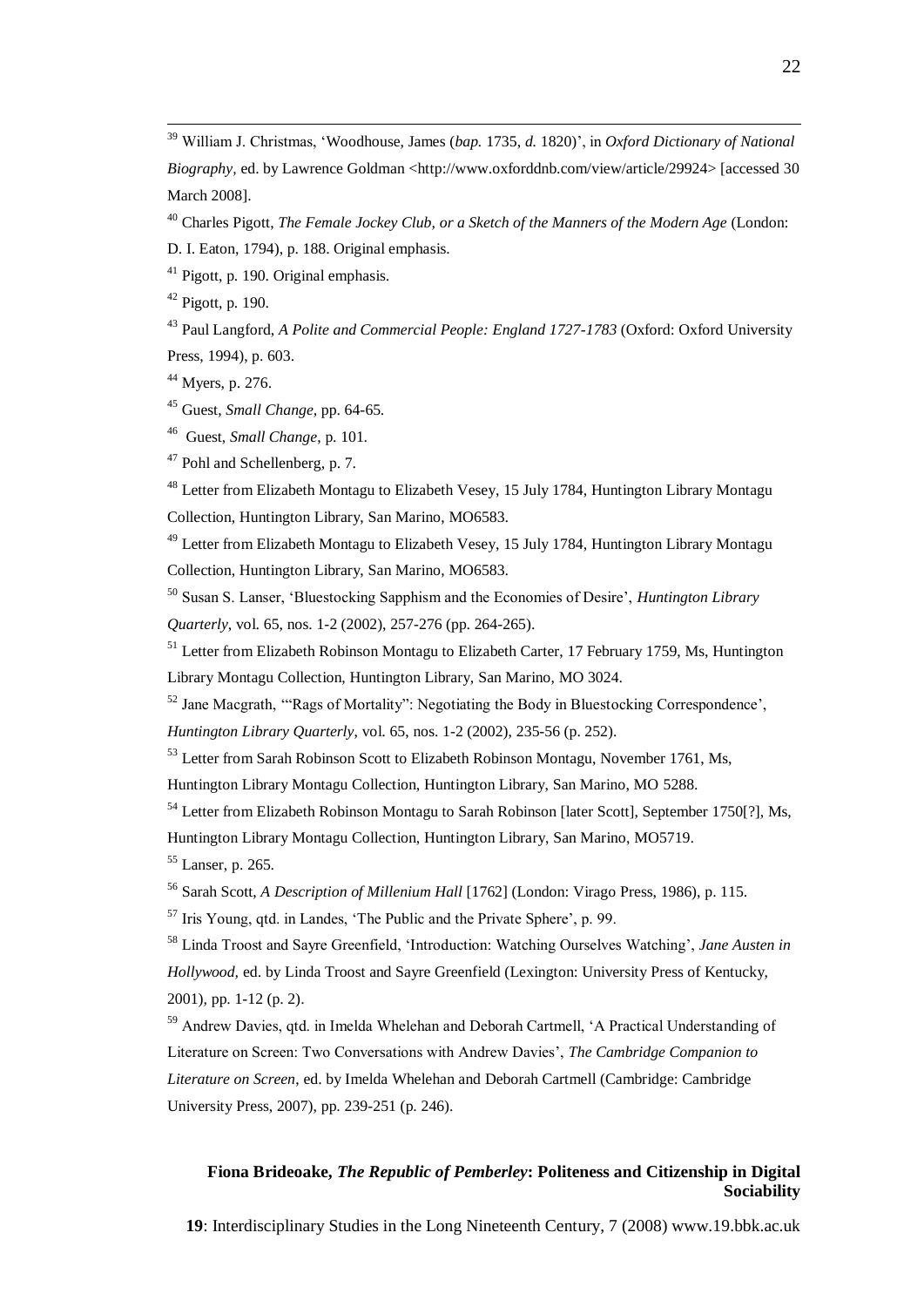<sup>60</sup> Linda V. Troost, "The Nineteenth-Century Novel on Film: Jane Austen", *The Cambridge* 

*Companion to Literature on Screen*, ed. by Imelda Whelehan and Deborah Cartmell (Cambridge: Cambridge University Press, 2007), pp. 75-89 (p. 84).

 $61$  Troost, 'The Nineteenth-Century Novel on Film: Jane Austen', p. 84.

<sup>62</sup> Helen Fielding, *Bridget Jones: The Edge of Reason* (Harmondsworth: Penguin, 1999), pp. 137-8.

<sup>63</sup> Troost and Greenfield, p. 1.

 $\overline{a}$ 

<sup>64</sup> *The Republic of Pemberley* <http://www.pemberley.com/janeinfo/janeinfo.html> [accessed 1 April] 2008].

<sup>65</sup> Video clip of Emma Thompson accepting her 1996 Golden Globe for *Sense and Sensibility*, *You Tube* <http://www.youtube.com/watch?v=9HPNMDCHRHY> [accessed 6 June 2008].

<sup>66</sup> "Frequently Asked Questions", *The Republic of Pemberley* 

<http://www.pemberley.com/faq.html#bios> [accessed 1 April 2008].

<sup>67</sup> "Site Map", *The Republic of Pemberley* <http://www.pemberley.com/map.html> [accessed 14 March 2008].

<sup>68</sup> "Frequently Asked Questions", *The Republic of Pemberley*

<http://www.pemberley.com/faq.html#liketoo> [accessed 14 March 2008].

 $69$  Claudia L. Johnson, 'The Divine Miss Jane: Jane Austen, Janeites, and the Discipline of Novel Studies", *boundary 2*, vol. 23, no. 2 (1996), 143-163 (p. 151).

<sup>70</sup> Claudia L. Johnson, "Austen Cults and Cultures", in *The Cambridge Companion to Jane Austen,*  ed. by Edward Copeland and Juliet McMaster (Cambridge: Cambridge University Press, 1997), pp. 211-226 (p. 223).

<sup>71</sup> "Frequently Asked Questions", *The Republic of Pemberley* <http://www.pemberley.com/faq.html> [accessed 11 May 2008].

<sup>72</sup> "Frequently Asked Questions", *The Republic of Pemberley* <http://www.pemberley.com/faq.html> [accessed 14 March 2008]. Original emphasis.

<sup>73</sup> "Frequently Asked Questions", *The Republic of Pemberley* <http://www.pemberley.com/faq.html> [accessed 11 May 2008].

<sup>74</sup> Karen Joy Fowler, *The Jane Austen Book Club* (Harmondsworth: Penguin, 2005), pp. 9-10.

<sup>75</sup> "Frequently Asked Questions", *The Republic of Pemberley* <http://www.pemberley.com/faq.html> [accessed 14 March 2008].

<sup>76</sup> "Microlending", in *Oxford English Dictionary*

<http://dictionary.oed.com/cgi/entry/00308517?query\_type=word&queryword=microcredit&first=1 &max\_to\_show=10&single=1&sort\_type=alpha> [accessed 3 April 2008].

 $77$  Sherry Turkle interviewed by Howard Rheingold

<http://www.well.com/~hlr/texts/mindtomind/turkleint1.html> [accessed 12 May 2008].

<sup>78</sup> Sherry Turkle, *Life on Screen: Identity in the Age of the Internet* (New York: Touchstone/Simon and Schuster, 1997), p. 212.

<sup>79</sup> Jasper Fforde, *The Eyre Affair* (London: Hodder and Stoughton, 2001).

## **Fiona Brideoake,** *The Republic of Pemberley***: Politeness and Citizenship in Digital Sociability**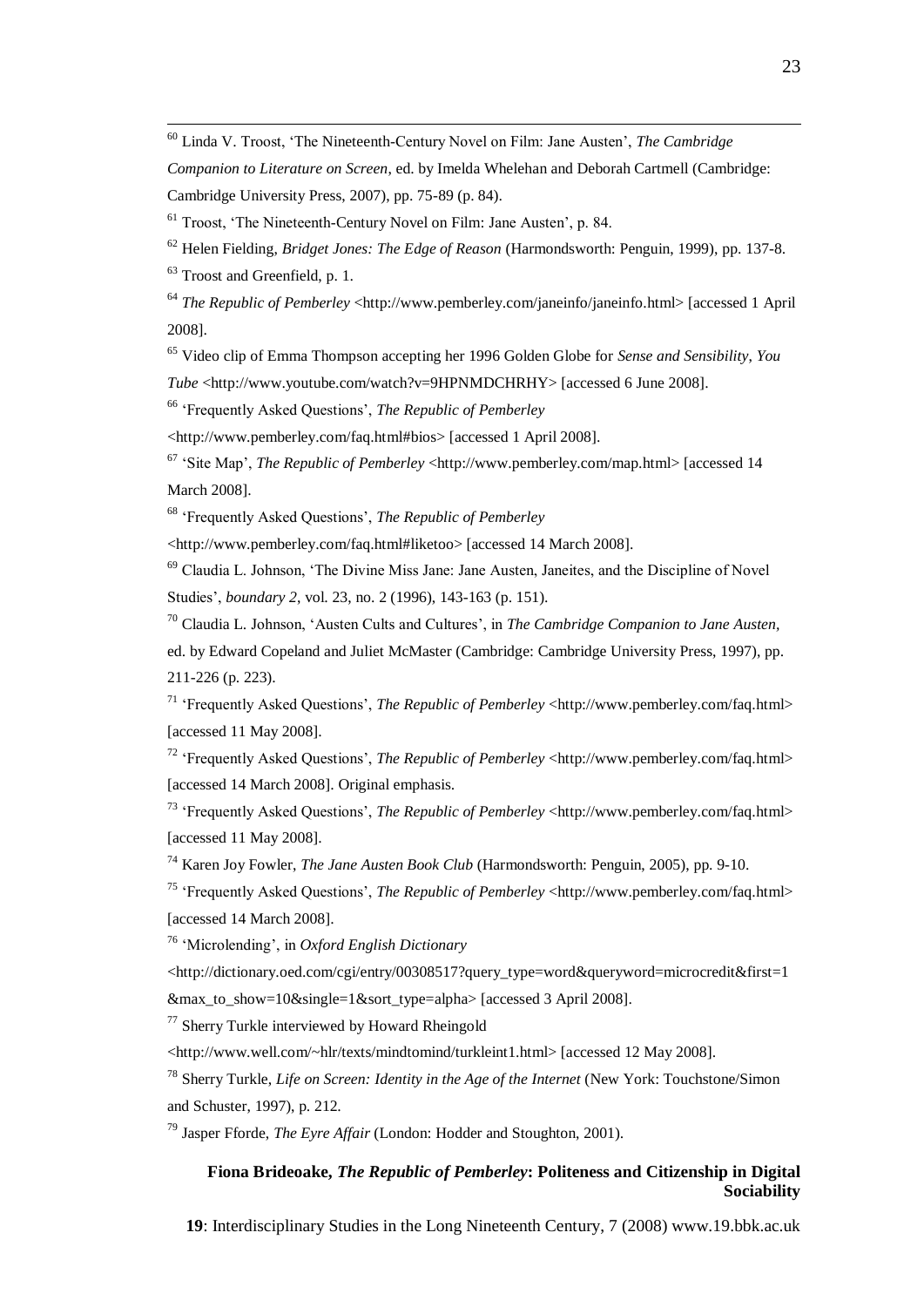<sup>80</sup> 'Site Map', *The Republic of Pemberley* <http://www.pemberley.com/map.html> [accessed 14 March 2008].

<sup>81</sup> G. H. Lewes, qtd. in Brian Southam, "Introduction", in *Jane Austen, 1870-1940: The Critical* 

*Heritage,* ed. by Brian Southam (New York and London: Routledge, 1995), pp. 1-158 (p. 21).

 $82$  Johnson 'Austen Cults and Cultures', p. 214. Original emphasis.

<sup>83</sup> Brian Southam, "Janeites and Anti-Janeites", in *The Jane Austen Companion*, ed. by J. David Grey (London: Athlone Press, 1986), pp. 237-243 (p. 238).

<sup>84</sup> George Steiner, qtd. in Vivien Jones, "Introduction", in *Pride and Prejudice*, by Jane Austen, ed. by Vivien Jones (Harmondsworth: Penguin, 1996), pp. vii-xxiv (p. x).

<sup>85</sup> Significant contributions to this revision include Edward Said, *Culture and Imperialism* (New York: Knopf, 1993) and Claudia L. Johnson, *Jane Austen: Women, Politics, and the Novel* (Chicago and London: University of Chicago Press, 1998).

<sup>86</sup> Eleanor Butler, "Journal 1819", Wicklow Collection, National Library of Ireland, Dublin.

<sup>87</sup> Johnson, 'Austen Cults and Cultures', p. 217.

<sup>88</sup> D.W. Harding, "Regulated Hatred: An Aspect of the Work of Jane Austen", in *Regulated Hatred* 

*and Other Essays on Jane Austen*, ed. by Monica Lawlor (London: Athlone Press, 1998), pp. 5-26 (p. 5).

<sup>89</sup> James Austen-Leigh, qtd. in Clara Tuite, *Romantic Austen: Sexual Politics and the Literary Canon*  (Cambridge: Cambridge University Press, 2002), p. 25.

 $90$  Tuite, pp. 3-5.

 $\overline{a}$ 

 $91$  F. R. Leavis, qtd. in Johnson, 'The Divine Miss Jane', p. 157.

<sup>92</sup> Johnson, "The Divine Miss Jane", p. 157.

<sup>93</sup> Jane Austen, *Emma*, ed. by Kirstin Flieger Samuelian (Peterborough, ON: Broadview Press, 2004), pp. 325-327.

<sup>94</sup> Eve Kosofsky Sedgwick, "Jane Austen and the Masturbating Girl", in *Tendencies* (Durham, NC and London: Duke University Press, 1993), pp. 109-129 (p. 126).

<sup>95</sup> "Frequently Asked Questions", *The Republic of Pemberley*

<http://www.pemberley.com/faq.html#liketoo> [accessed 17 March 2008].

<sup>96</sup> Johnson, 'Austen Cults and Cultures', p. 214.

 $97$  Johnson, 'The Divine Miss Jane', p. 152.

<sup>98</sup> See Johnson, Sedgwick and Tuite above; see also, D.A. Miller, *Jane Austen, or The Secret of Style* (Princeton: Princeton University Press, 2005).

 $99$  Johnson 'The Divine Miss Jane', p. 160.

<sup>100</sup> 'Shoppe', *The Republic of Pemberley* <http://www.cafepress.com/pemstore/398136> [accessed 3] April 2008].

<sup>101</sup> Jane Austen, *Mansfield Park*, ed. by James Kingsley (Oxford: Oxford University Press, 1998), p. 85.

<sup>102</sup> Austen, *Mansfield Park*, p. 131.

# **Fiona Brideoake,** *The Republic of Pemberley***: Politeness and Citizenship in Digital Sociability**